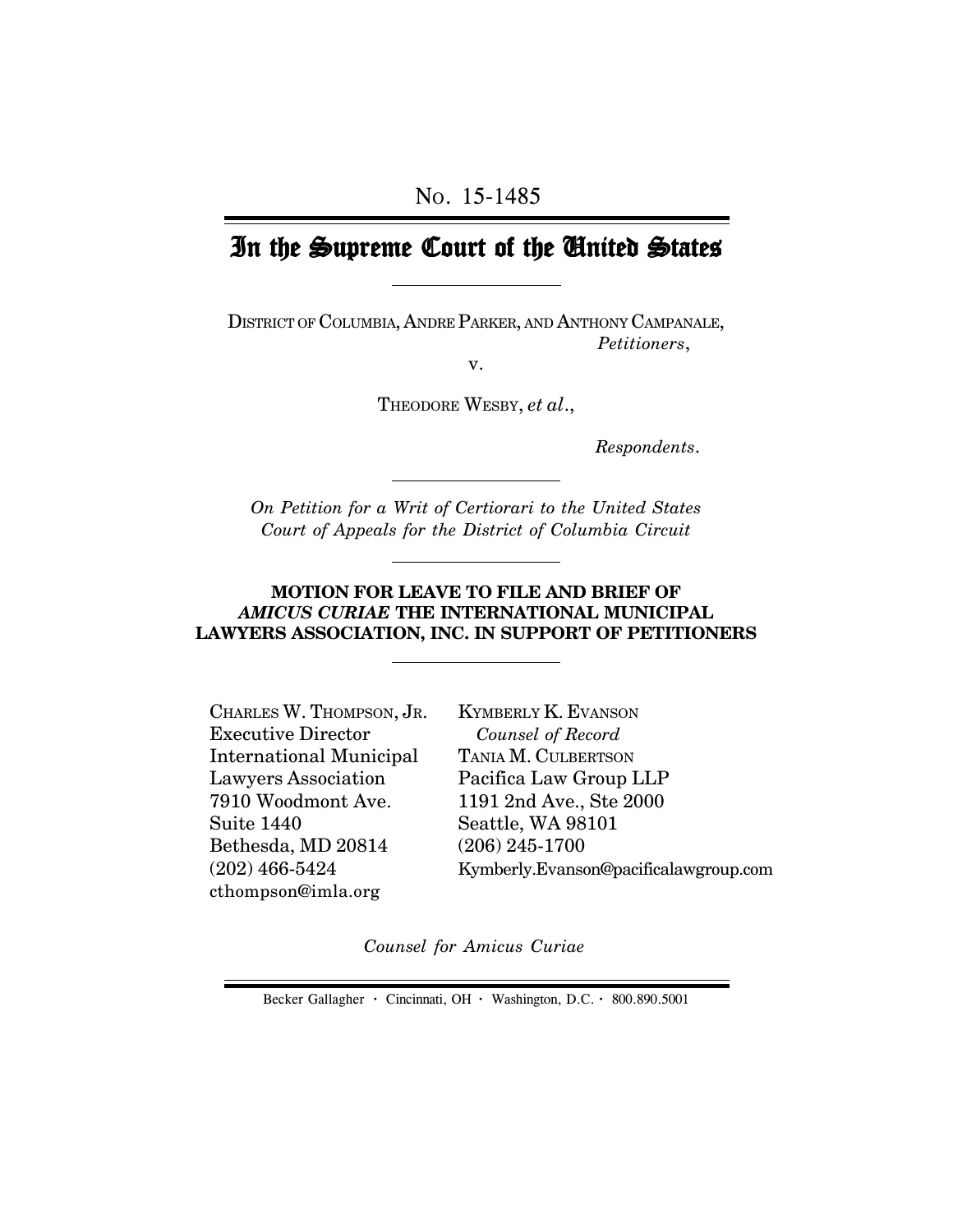# **MOTION FOR LEAVE TO FILE AN** *AMICUS CURIAE* **BRIEF BEFORE THE COURT'S CONSIDERATION OF A PETITION FOR A WRIT OF CERTIORARI**

The International Municipal Lawyers Association (IMLA), by its undersigned counsel, hereby moves the Court for an order granting leave to file an amicus curiae brief before the Court's consideration of the District of Columbia, Andre Parker, and Anthony Campanale's Petition for a Writ of Certiorari, pursuant to Supreme Court rule 37.2(b). Respondents Theodore Wesby, *et al*., have withheld their consent to the filing of the amicus curiae brief.

As detailed below, members of IMLA regularly provide advice to municipalities and their law enforcement agencies regarding probable cause and qualified immunity. Amicus requests the opportunity to present an amicus curiae brief in this case because its members are keenly interested in the chilling effect the court of appeals' decision will have on municipalities' ability to provide effective and responsible law enforcement.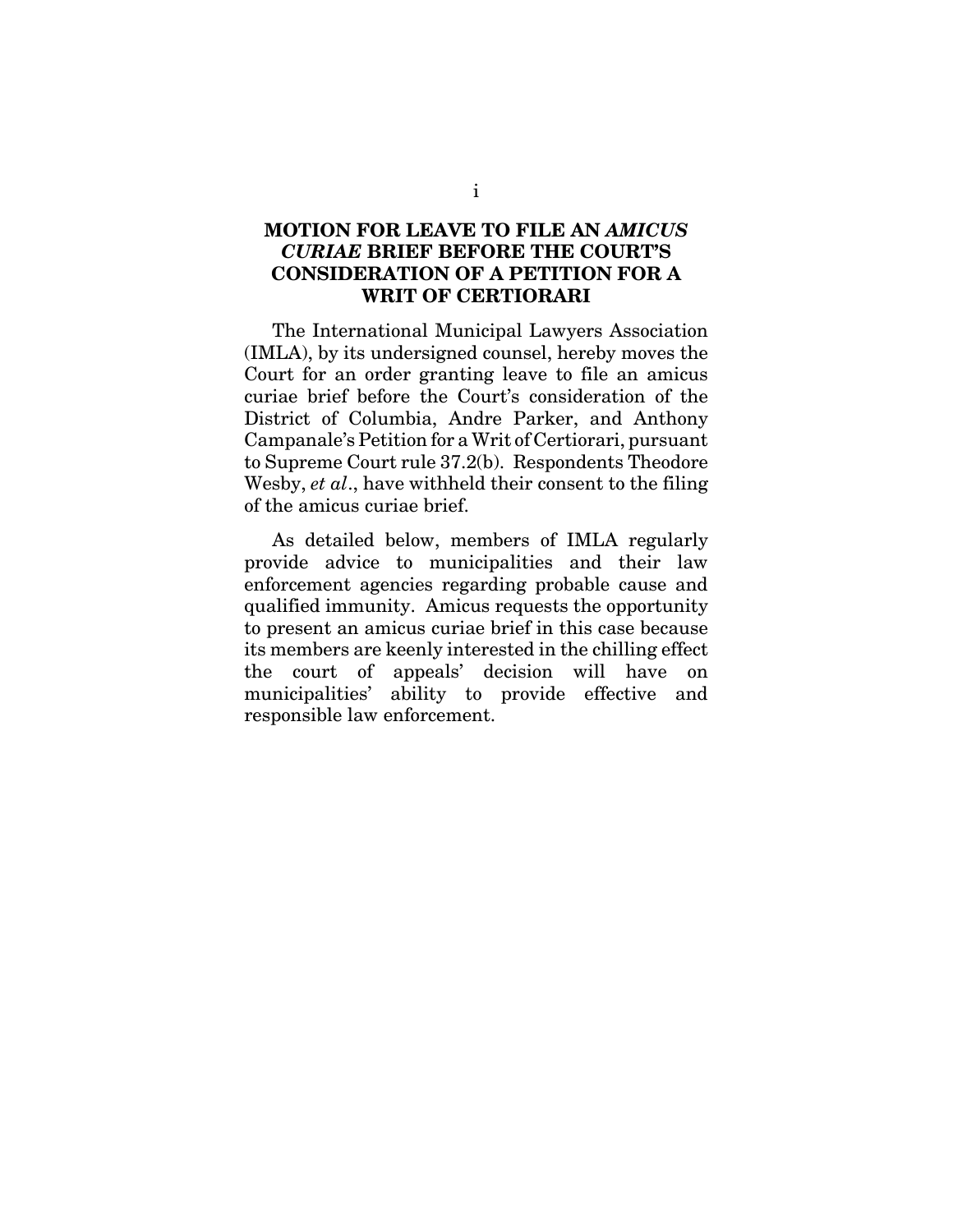Respectfully submitted,

KYMBERLY K. EVANSON *Counsel of Record* TANIA M. CULBERTSON Pacifica Law Group LLP 1191 Second Ave. Suite 2000 Seattle, WA 98101-3404 (206) 245-1700 Kymberly.Evanson@pacificalawgroup.com

CHARLES W. THOMPSON Executive Director International Municipal Lawyers Association 7910 Woodmont Ave. Suite 1440 Bethesda, MD 20814 (202) 466-5424 cthompson@imla.org

*Counsel for Amicus Curiae International Municipal Lawyers Association*

ii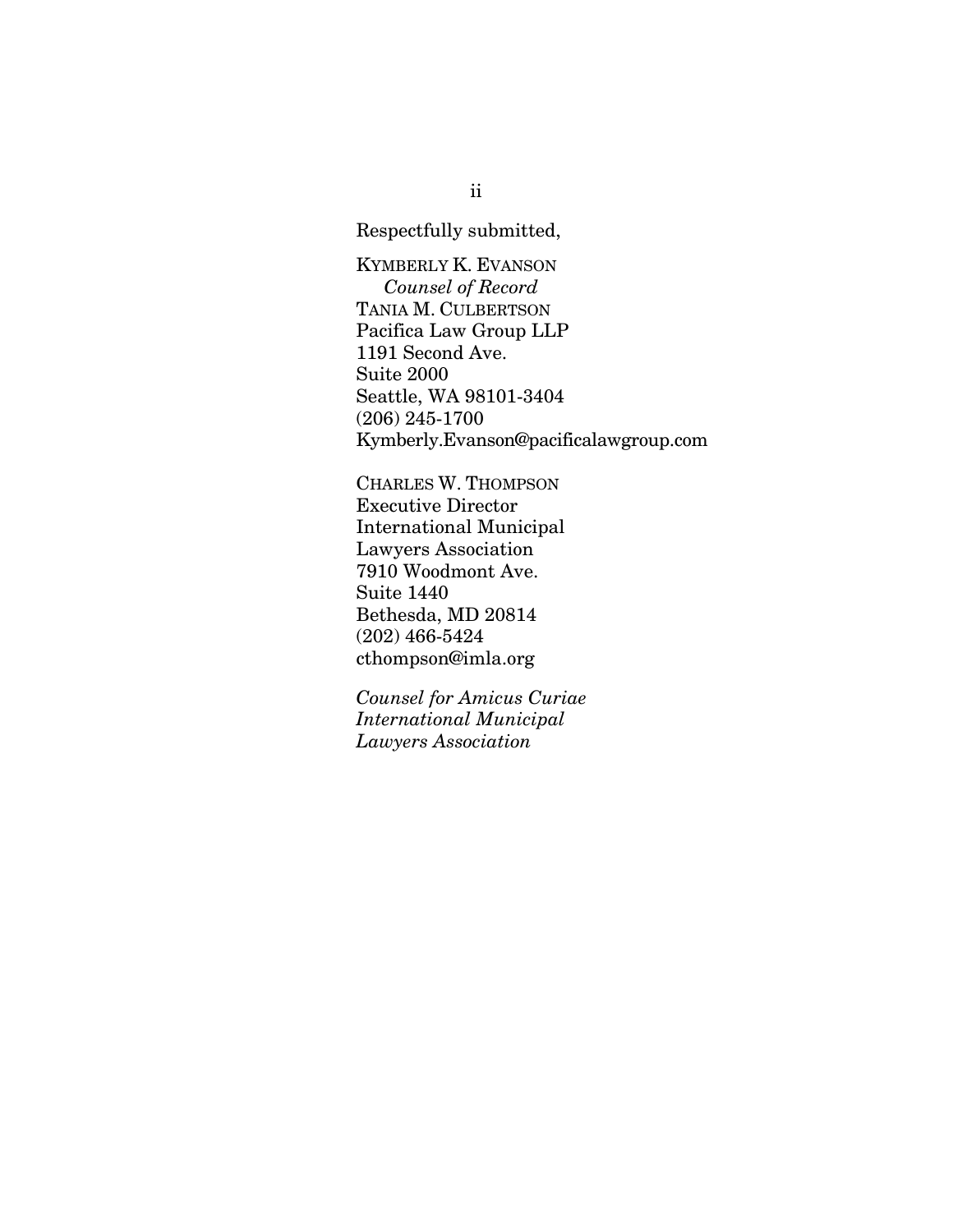# **TABLE OF CONTENTS**

| MOTION FOR LEAVE TO FILE AN AMICUS<br>CURIAE BRIEF BEFORE THE COURT'S<br>CONSIDERATION OF A PETITION FOR A                                                                                                                   |
|------------------------------------------------------------------------------------------------------------------------------------------------------------------------------------------------------------------------------|
| WRIT OF CERTIORARI  i                                                                                                                                                                                                        |
| TABLE OF AUTHORITIES  iv                                                                                                                                                                                                     |
| INTEREST OF AMICUS CURIAE  1                                                                                                                                                                                                 |
| SUMMARY OF ARGUMENT  2                                                                                                                                                                                                       |
|                                                                                                                                                                                                                              |
| Officers Are Not Required To Credit One Set<br>I.<br>of Conflicting Statements Over Other<br>Evidence of Criminal Activity $\dots\dots\dots\dots$ 5                                                                          |
| A. The Wesby Opinion Conflicts With<br>Established Law Recognizing the<br>Sufficiency of Circumstantial Evidence<br>of Mens Rea in Determining Probable<br>Cause $\ldots \ldots \ldots \ldots \ldots \ldots \ldots \ldots 5$ |
| B. Arresting Officers Should Be Afforded<br>Latitude to Consider All the Evidence of                                                                                                                                         |
| II.<br><b>Qualified Immunity Should Protect Officers</b><br>Who Reasonably Discount a Suspect's Non-<br>Credible Explanation for Apparent Criminal                                                                           |
| The Standard Created By the Court of<br>III.<br>Appeals Will Chill Law Enforcement<br>16                                                                                                                                     |
|                                                                                                                                                                                                                              |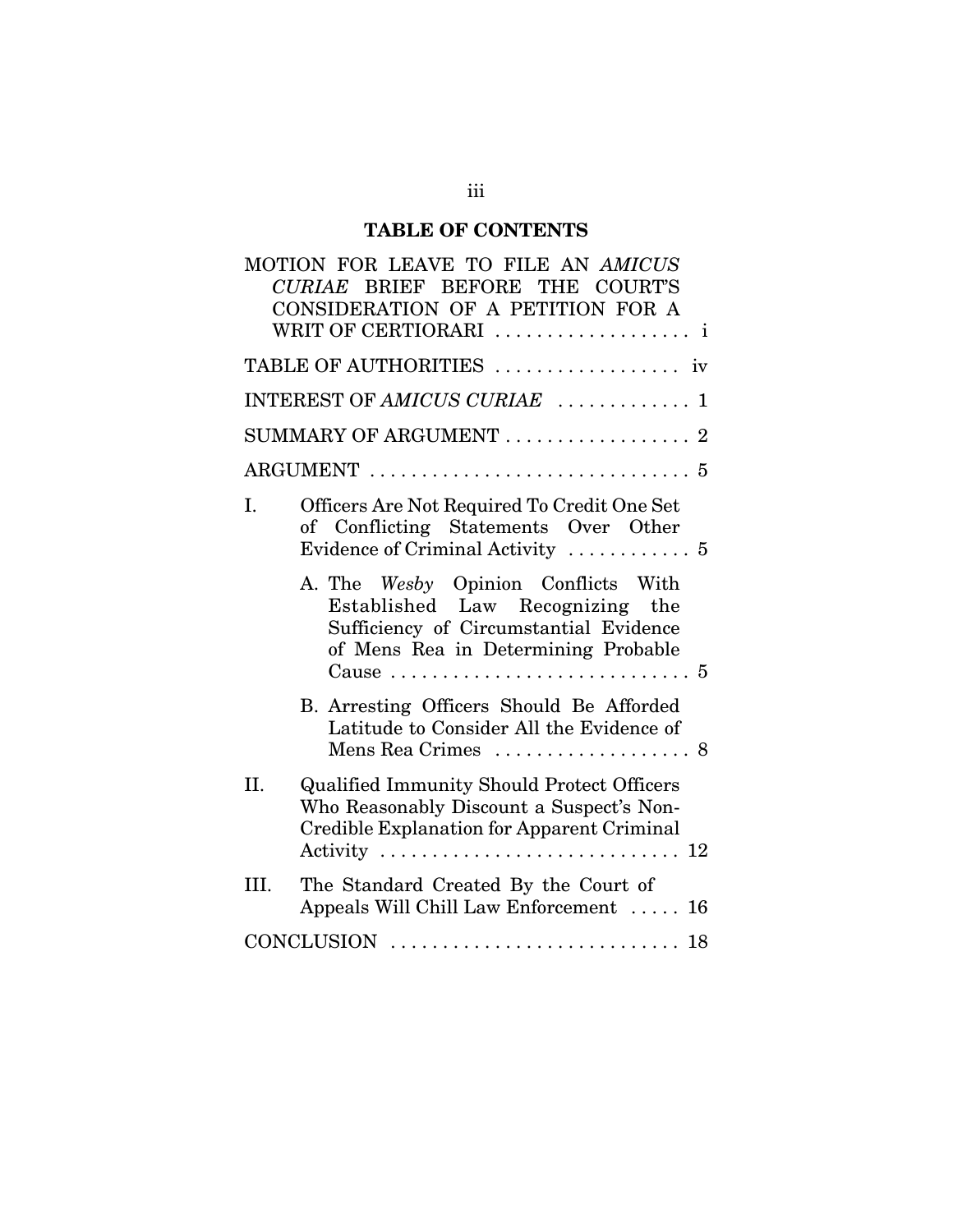# **TABLE OF AUTHORITIES**

# **Cases**

| Askew v. City of Chicago,<br>440 F.3d 894 (7th Cir. 2006) $\ldots \ldots \ldots \ldots \ldots$ 18        |
|----------------------------------------------------------------------------------------------------------|
| Conner v. Heiman,<br>672 F.3d 1126 (9th Cir. 2012)  8, 9, 12                                             |
| Cox v. Hainey,<br>391 F.3d 25 (1st Cir. 2004)  7, 8, 10, 12, 13                                          |
| Curley v. Village of Suffern,<br>$268$ F.3d 65 (2d Cir. 2001) 14, 15                                     |
| Florida v. Harris,<br>133 S. Ct. 1050, 185 L. Ed. 2d 61 (2013) $\ldots$ 17                               |
| Figueroa v. Mazza, No. 14-4116-CV,<br>$2016 \text{ WL } 3126772 \text{ (2d Cir. June 3, 2016)} \dots$ 13 |
| Garcia v. Does,                                                                                          |
| Illinois v. Gates,<br>462 U.S. 213, 103 S. Ct. 2317,                                                     |
| Locke v. United States,                                                                                  |
| Malley v. Briggs,<br>475 U.S. 335, 106 S. Ct. 1092,                                                      |
| Moore v. United States,                                                                                  |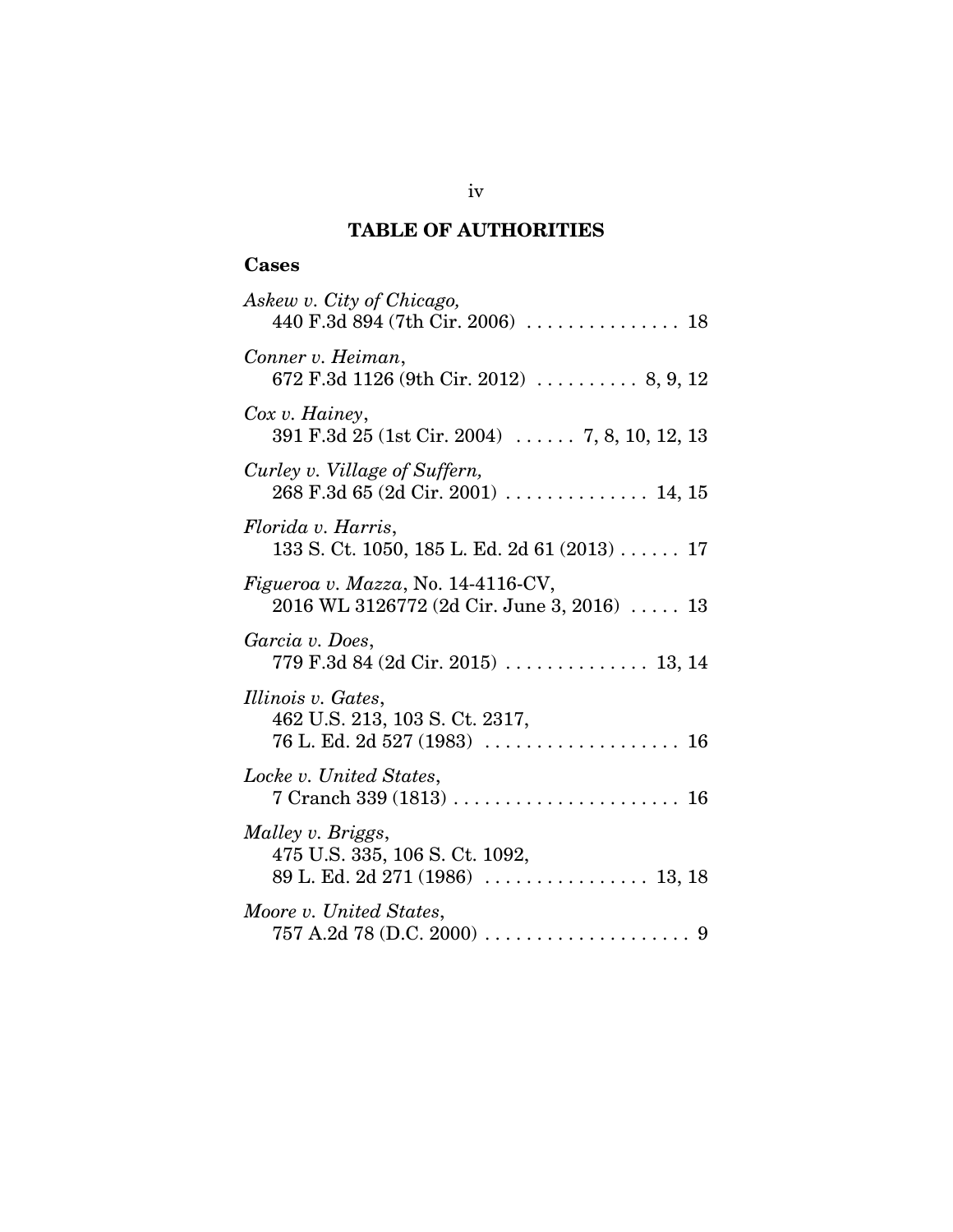| Mullenix v. Luna,<br>136 S. Ct. 305, 193 L. Ed. 2d $255(2015)$ 13                                                                   |
|-------------------------------------------------------------------------------------------------------------------------------------|
| Paff v. Kaltenbach,                                                                                                                 |
| Panetta v. Crowley,<br>460 F.3d 388 (2d Cir. 2006)  14, 15                                                                          |
| Reynolds v. Jamison,<br>488 F.3d 756 (7th Cir. 2007)  15, 18                                                                        |
| Romero v. Fay,                                                                                                                      |
| State in Interest of D.M.,                                                                                                          |
| State v. Maxwell,                                                                                                                   |
| State v. McKnight,                                                                                                                  |
| State v. Midell,                                                                                                                    |
| United States v. Arvizu,<br>534 U.S. 266, 122 S. Ct. 744,<br>151 L. Ed. 2d 740 (2002) $\ldots \ldots \ldots \ldots \ldots \ldots 6$ |
| United States v. MacPherson,<br>424 F.3d 183 (2d Cir. 2005) 6                                                                       |
| Zalaski v. City of Hartford,                                                                                                        |
| <b>Statute</b>                                                                                                                      |

North Dakota Century Code § 12.1-20-03 . . . . . . . 11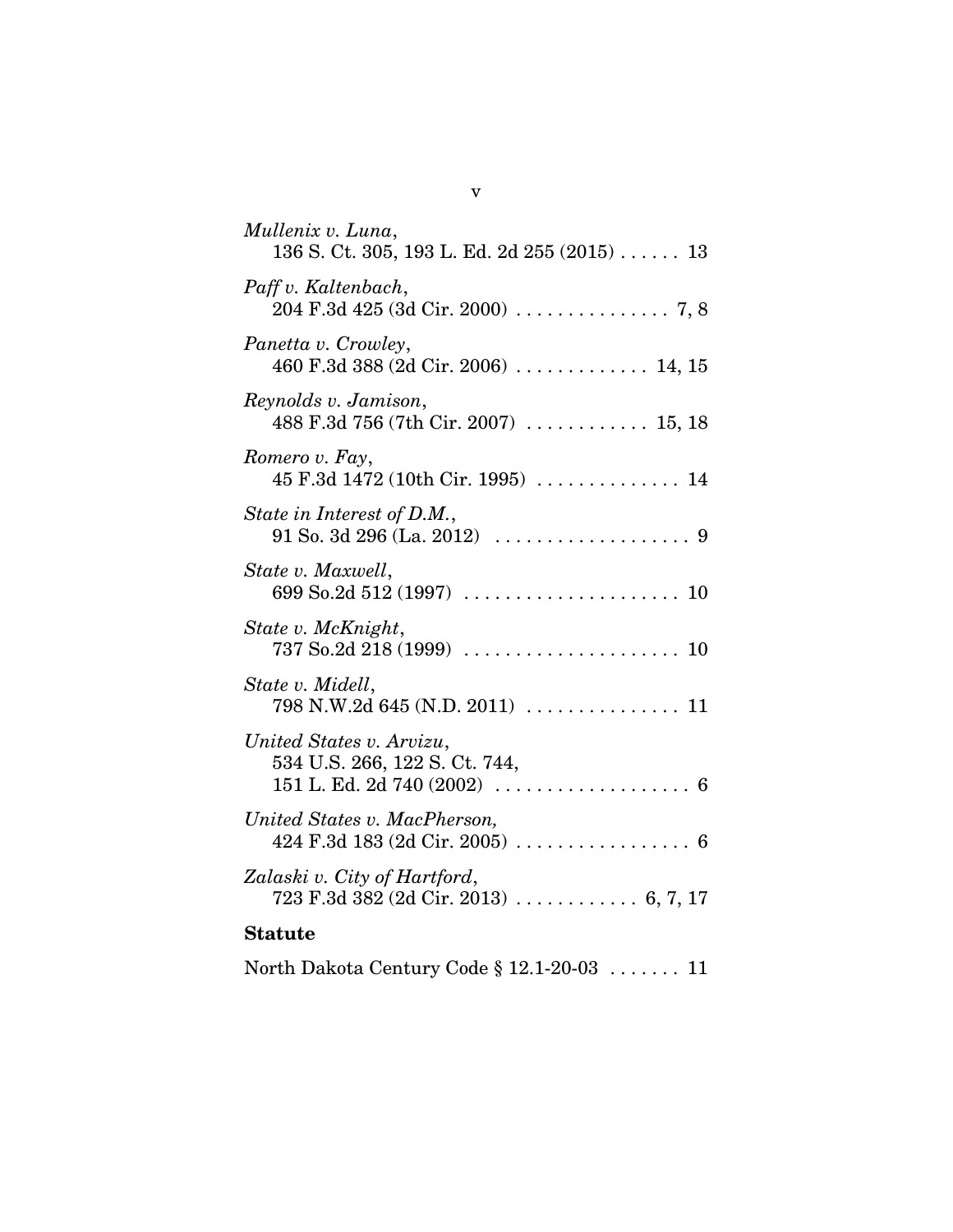#### **INTEREST OF** *AMICUS CURIAE*<sup>1</sup>

IMLA is a non-profit, nonpartisan professional organization consisting of more than 2,500 members. The membership is comprised of local government entities, including cities, counties and subdivisions thereof, as represented by their chief legal officers, state municipal leagues, and individual attorneys. IMLA serves as an international clearinghouse of legal information and cooperation on municipal legal matters. Established in 1935, IMLA is the oldest and largest association of attorneys representing United States municipalities, counties and special districts. IMLA's mission is to advance the responsible development of municipal law through education and advocacy by providing the collective viewpoint of local governments around the country on legal issues before the United States Supreme Court, the United States Courts of Appeals, and in state supreme and appellate courts.

Members of IMLA regularly advise municipalities and their law enforcement agencies on issues pertaining to probable cause and qualified immunity.

<sup>&</sup>lt;sup>1</sup> No counsel for any party has authored this brief in whole or in part, and no person or entity, other than Amicus and its counsel, has made a monetary contribution intended to fund the preparation or submission of this brief. *See* Rule 37.6. Counsel of Record for Petitioners were provided with notice of Amicus' intent to file an amicus curiae brief on June 1, 2016 which is more than 10 days before the July 8, 2016 due date for this brief. Consent was granted. Counsel of Record for Respondents was provided with notice of Amicus' intent to file an amicus curiae brief on June 20, 2016 which is more than 10 days before the due date for this brief. Respondents did not respond to Amicus' notice.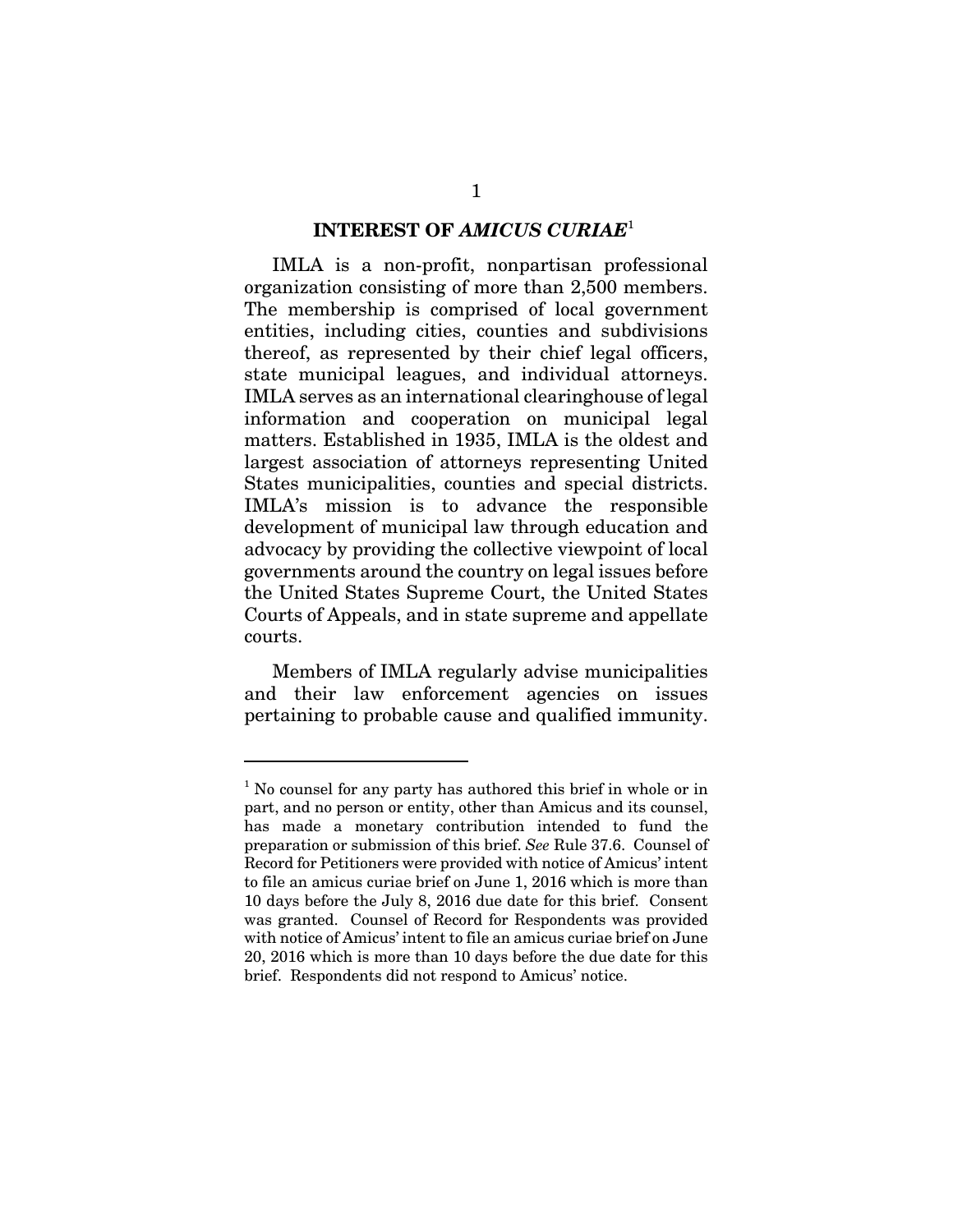Therefore, IMLA has a strong interest in this dispute. As a representative of local governments committed to effective and responsible policing, IMLA urges this Court to grant certiorari and reverse the court of appeals' decision.

#### **SUMMARY OF ARGUMENT**

Should a police officer arrest a person based on a shopkeeper's cry of theft; a woman's claim of rape; a burglar alarm sounding; or, as in this case, a group of people partying in what for all the evidence appears to be an abandoned dwelling when the owner asserts no permission for its use had been given? Could an officer and society be placed in a more precarious position than one in which the officer loses immunity from suit by exercising the discretion to believe one but not the other of two conflicting claims? The court below chose a strange path to follow in articulating the standard for determining probable cause and applying qualified immunity, ultimately deciding this case in conflict with both this Court's precedent and authority from other courts across the country.

Thus, the questions presented by this appeal are 1) whether law enforcement officers must credit a suspect's non-credible claim of an innocent mental state over other circumstantial evidence of culpability in assessing probable cause for arrest; and 2) whether, even if an officer is not entitled to do so, the law was clearly established in this regard. Amicus asserts that the answer to both of these questions is no.

The facts of this case are not in dispute. Officers were called to the scene after complaints by neighbors of a loud party at a house known to be vacant.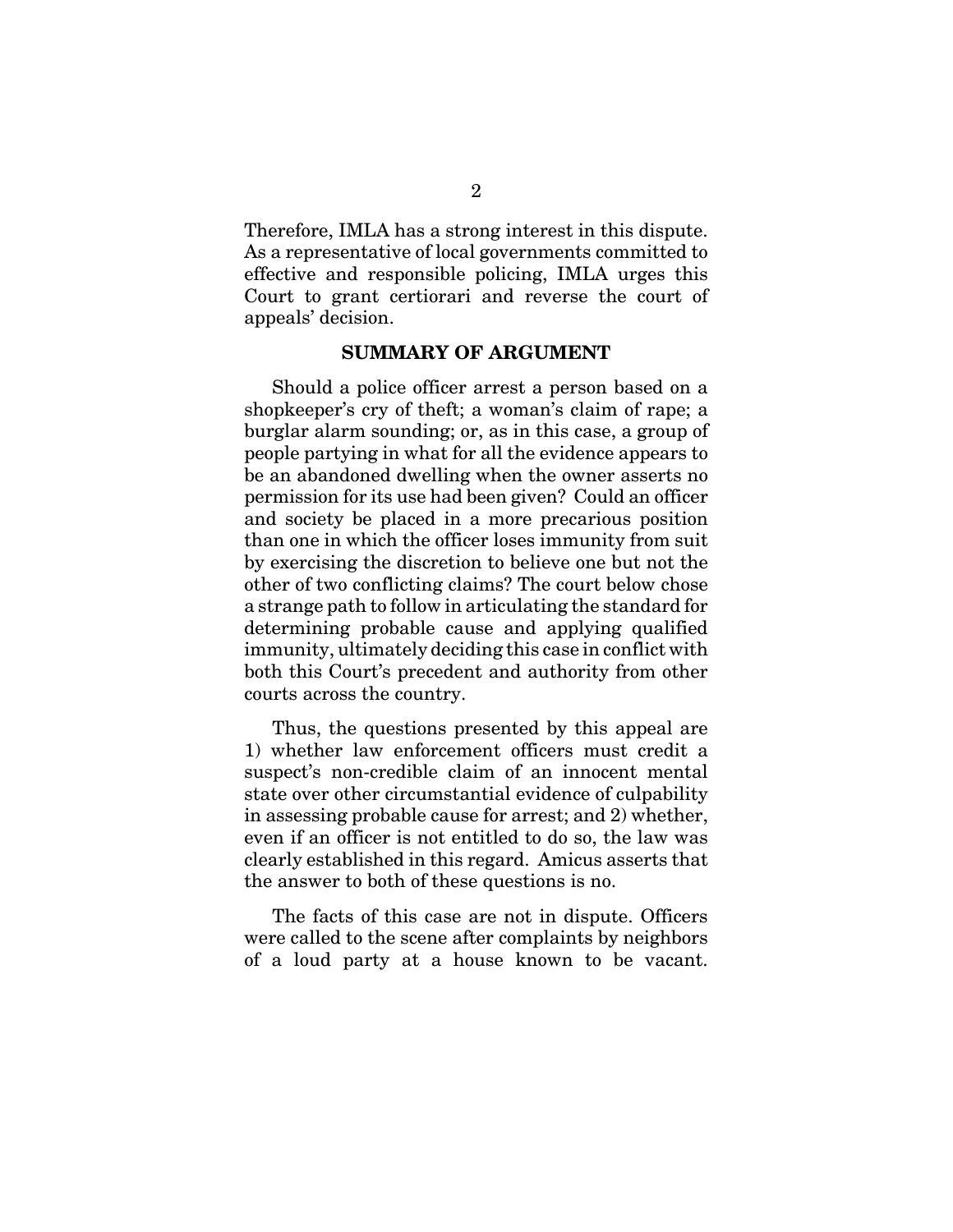App. 119a. When the officers arrived, the partiers scattered and some hid. Officers observed what appeared to be strippers and smelled marijuana. *Id.* The house was virtually unfurnished. Upon inquiry, the partiers gave conflicting statements about the nature of the gathering: some said it was a birthday party, some said it was a bachelor party, but no one could identify the guest of honor. App. 4a*.* A few of the partiers stated they had been invited by a woman named Peaches, though when reached on the phone, Peaches ultimately admitted she did not have authority to invite anyone to the house and refused to come to the house upon fear of arrest. App 5a*.* The owner of the house likewise told the officers on the phone that no one should be in the house at all. *Id.* The officers eventually arrested the partiers for trespass, though the charges were ultimately dropped.

This Section 1983 action for false arrest followed. The district court denied the officers' motion for summary judgment on the basis of qualified immunity and the officers appealed. The majority and dissenting opinions of the court of appeals agreed that the only issue in dispute was the partiers' mental state at the time of the arrest: namely, did the partiers know, or *should they have known*, that their presence was unauthorized in the home?<sup>2</sup> In finding no probable

<sup>&</sup>lt;sup>2</sup> While the question of the partiers' objective and subjective intent informs the determination of guilt in a trespass case, it cannot be the question in determining whether officers had sufficient probable cause to arrest as it is the officers' judgment that matters. Indeed, under Fourth Amendment jurisprudence the question of whether the seizure was reasonable and based on probable cause controls.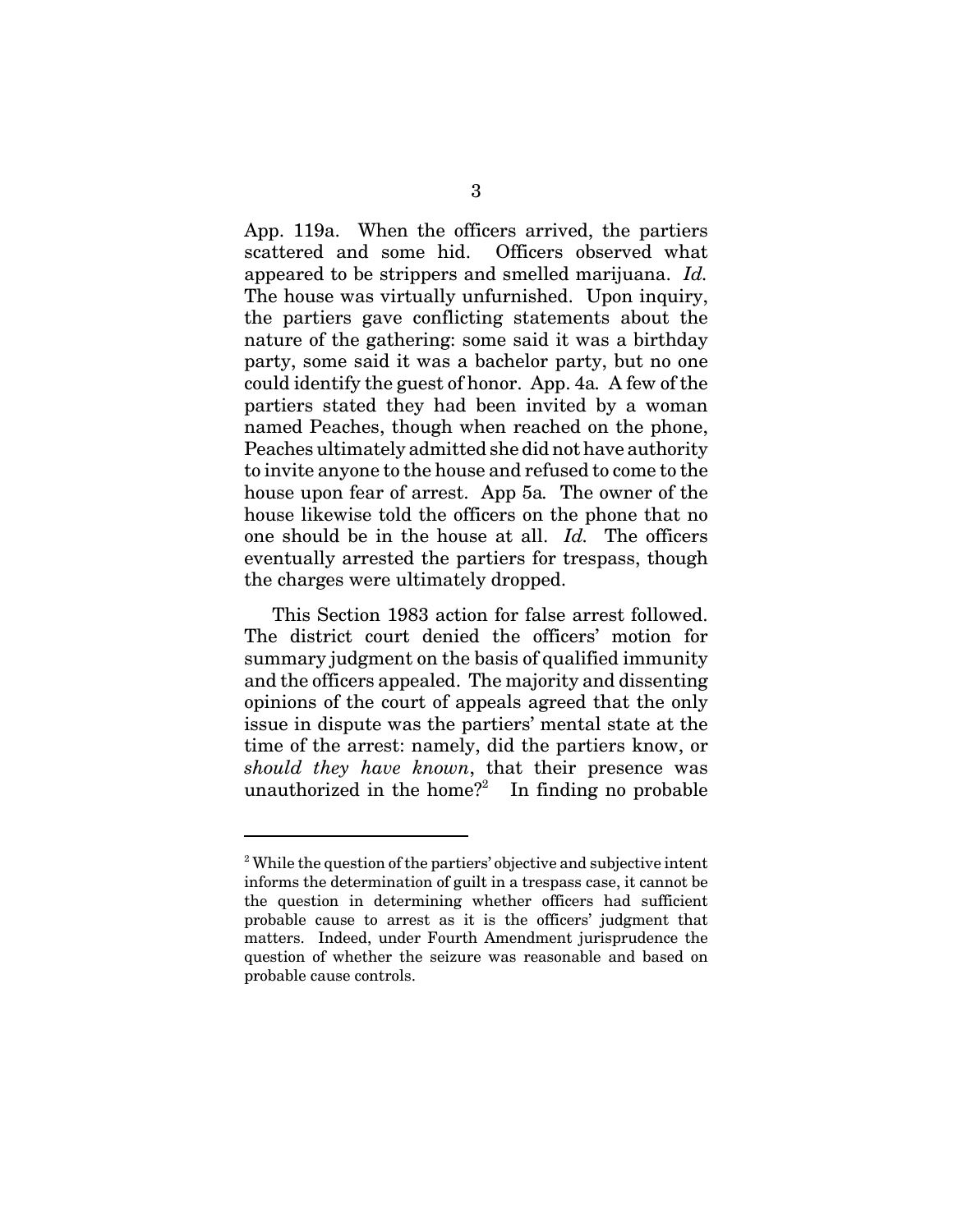cause for their arrest, the majority held that the objective evidence of criminal activity was insufficient to support probable cause when weighed against the partiers' assertion of an invitation. As a result, the court determined that the officers were personally liable in damages for false arrest.

The court of appeals' decision creates an unworkable standard for local law enforcement whereby officers are precluded from discrediting unreliable assertions of innocence, even in the face of objective circumstantial evidence of criminal activity. This result is directly contrary to the flexible probable cause and qualified immunity standards repeatedly articulated by this Court and other federal and state courts that allow officers to consider circumstantial evidence of a culpable mental state and discount a suspect's "innocent explanation" when objectively reasonable to do so. Effective and responsible law enforcement depends on this "breathing room" afforded to officers to make judgment calls, even if they are ultimately reasonably mistaken in fact or law. Here, even if the officers were ultimately mistaken about the partiers' defense of an invitation, their mistake was objectively reasonable such that qualified immunity should have applied.

Though the court of appeals characterized the decision below as "fact-bound", the repercussions of its opinion extend far beyond the trespassing context in which it was made, and impose an impossible standard under which officers in the field must take the place of prosecutors and juries in determining whether a suspect is guilty, and face personal liability if they believe the wrong person. This heightened standard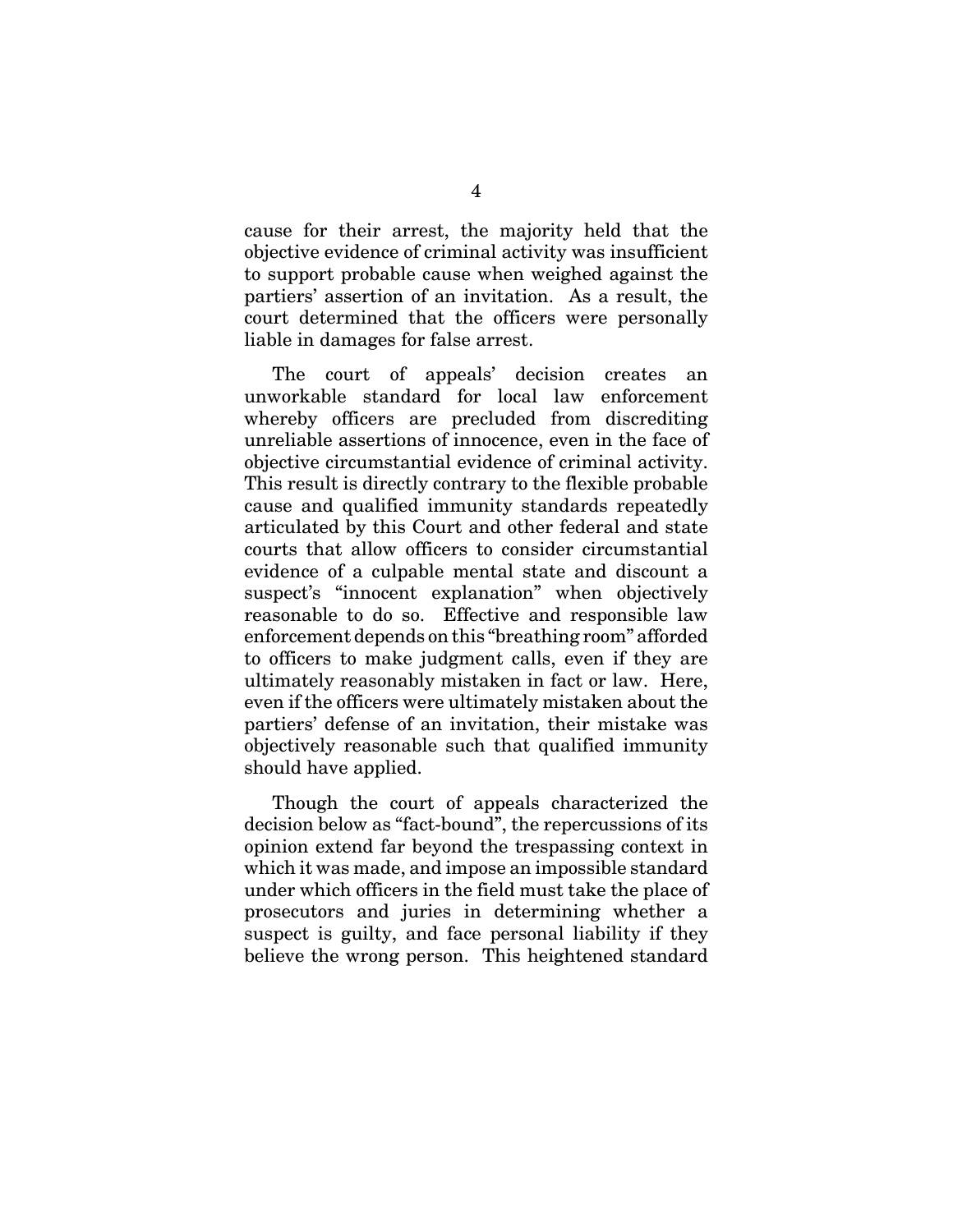will chill enforcement of other crimes beyond trespassing, ultimately impeding effective law enforcement via threat of damages. For these reasons, Amicus respectfully requests this Court grant the District's petition and reverse.

#### **ARGUMENT**

- **I. Officers Are Not Required To Credit One Set of Conflicting Statements Over Other Evidence of Criminal Activity.** 
	- **A. The** *Wesby* **Opinion Conflicts With Established Law Recognizing the Sufficiency of Circumstantial Evidence of Mens Rea in Determining Probable Cause.**

In *Wesby*, the majority held that the partiers' assertions of an invitation from Peaches vitiated the intent requirement for the offense, and as a result, the officers had no probable cause on which to base their arrests. App. 11a. Implicit in this holding was the rejection of the circumstantial evidence of criminal activity that suggested the partiers knew or at least should have known that their entry was unlawful. This evidence included the vacant state of the house, the marijuana smell, the admission of Peaches that she lacked authority to invite anyone to the house and her statement that she would be arrested if she came to the house, the guests scattering and hiding when the police arrived, the partiers' conflicting statements about the reason for the party (and not knowing who the guest of honor was), and the owner's statement that no one was allowed to be at the house. What if instead of a party, the police caught a person with burglary tools in the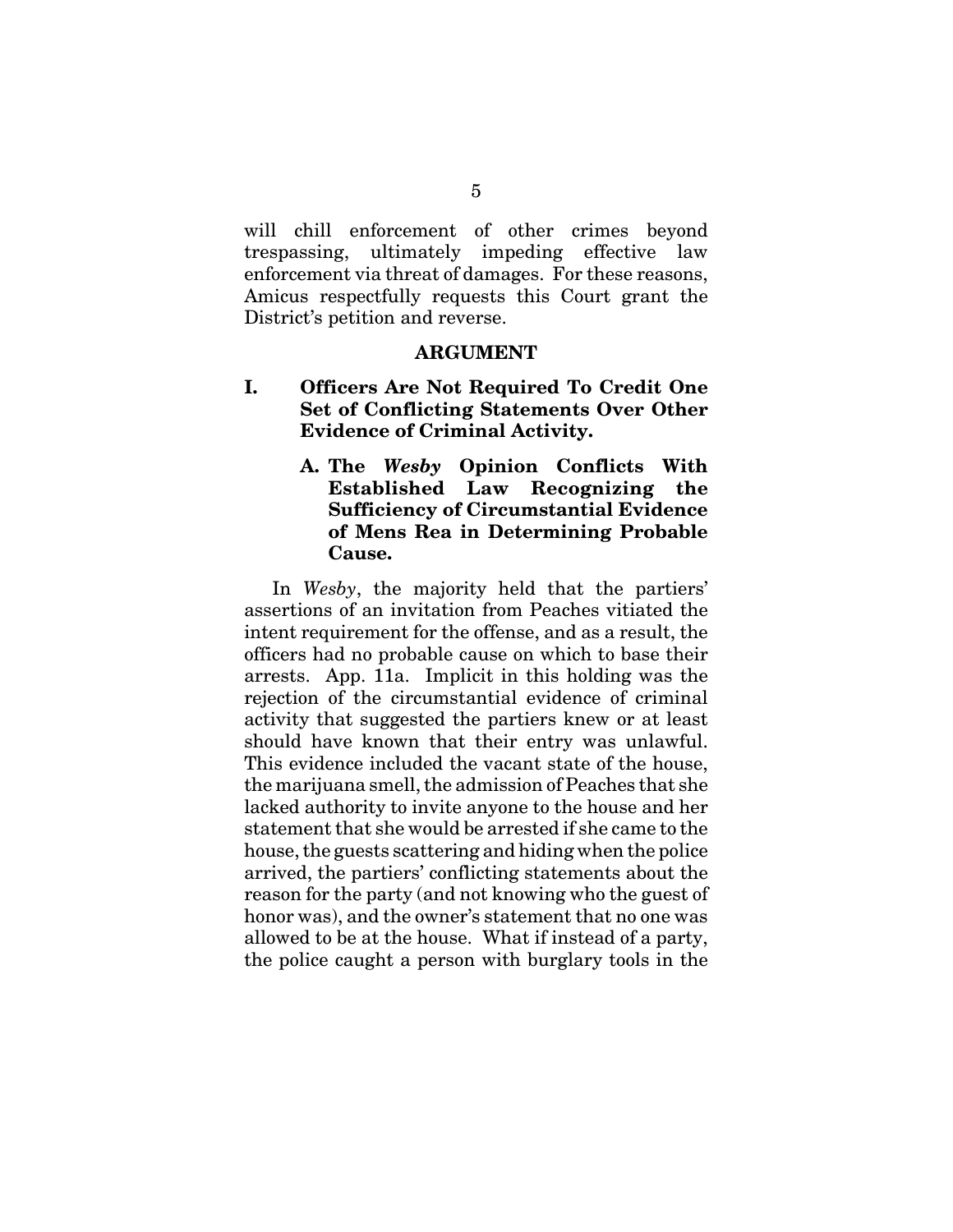vacant house after a burglar alarm sounded but when confronted the person claimed "Peaches" told him he could enter the home and take whatever "wasn't tied down" while the owner of the home asserted the contrary? While the seemingly harmless nature of a marijuana party may make the lower court's decision seem inconsequential, its holding can cause substantial damage to law enforcement by imposing personal liability on the basis of "in the field" mens rea-related judgment calls. In doing so, the decision changes immunity analysis in cases involving probable cause from determining what the arresting officer legitimately perceived to determining what is on the mind of the subject of an arrest converting officer liability from matters over which the officer has control to those within the sole control of a plaintiff.

Moreover, the *Wesby* decision is at odds with the opinions of numerous circuit courts holding that "[a]n assessment of intent frequently depends on circumstantial evidence." *Zalaski v. City of Hartford*, 723 F.3d 382, 393 (2d Cir. 2013) (citing *United States v. MacPherson,* 424 F.3d 183, 189–90 (2d Cir. 2005) (collecting cases recognizing that mens rea elements of knowledge and intent are often proved through circumstantial evidence)). This Court has likewise long recognized that police officers are allowed "to draw on their own experience and specialized training to make inferences from and deductions about the cumulative information available to them that might well elude an untrained person." *United States v. Arvizu*, 534 U.S. 266, 273, 122 S. Ct. 744 151 L. Ed. 2d 740 (2002). When drawing these inferences, the "availability of alternative inferences does not prevent a finding of probable cause so long as the inference upon which the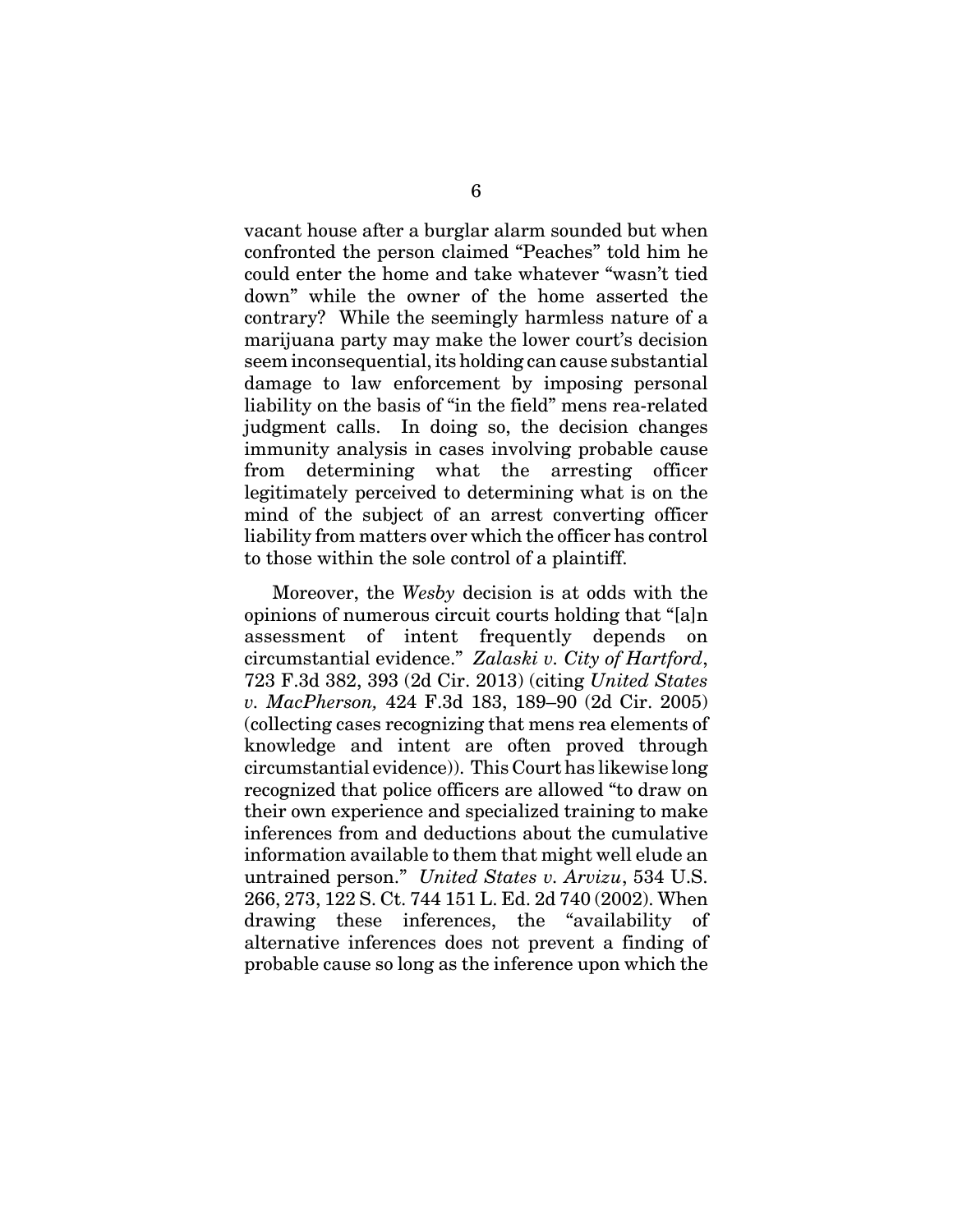officer relies is reasonable." *Cox v. Hainey*, 391 F.3d 25, 34 (1st Cir. 2004).

The officers here reasonably inferred from the circumstantial evidence available to them at the time that the partiers knew or should have known their presence was unauthorized. Considering this evidence over the partiers' asserted invitation is consistent with trespassing law. As the Third Circuit has acknowledged, nearly all suspected trespassers are likely to claim an innocent mental state, observing, "[a]bsent a confession, the officer considering the probable cause issue in the context of crime requiring a *mens rea* on the part of the suspect will always be required to rely on circumstantial evidence regarding the state of his or her mind." *Paff v. Kaltenbach*, 204 F.3d 425, 437 (3d Cir. 2000). The Second Circuit recently agreed, holding that an arresting officer had arguable probable cause to arrest (and thus qualified immunity) where the circumstantial evidence demonstrated the plaintiff protestors' intent to commit defiant trespass, despite their claim of innocent state of mind. *Zalaski*, 723 F.3d 382. In each of these cases, the courts applied the proper "totality of the circumstances" analysis to the presence of probable cause. And, in each case, the officers were not required to accept the statements of suspected trespassers over other circumstantial evidence of criminal activity. As observed in the dissent from the denial of rehearing en banc, in light of the higher burden of proof for a conviction as compared to the probable cause standard, "[i]f juries in trespassing cases can refuse to credit defendants' explanations for their unlawful presence in buildings, police officers surely can do the same." App. 136a.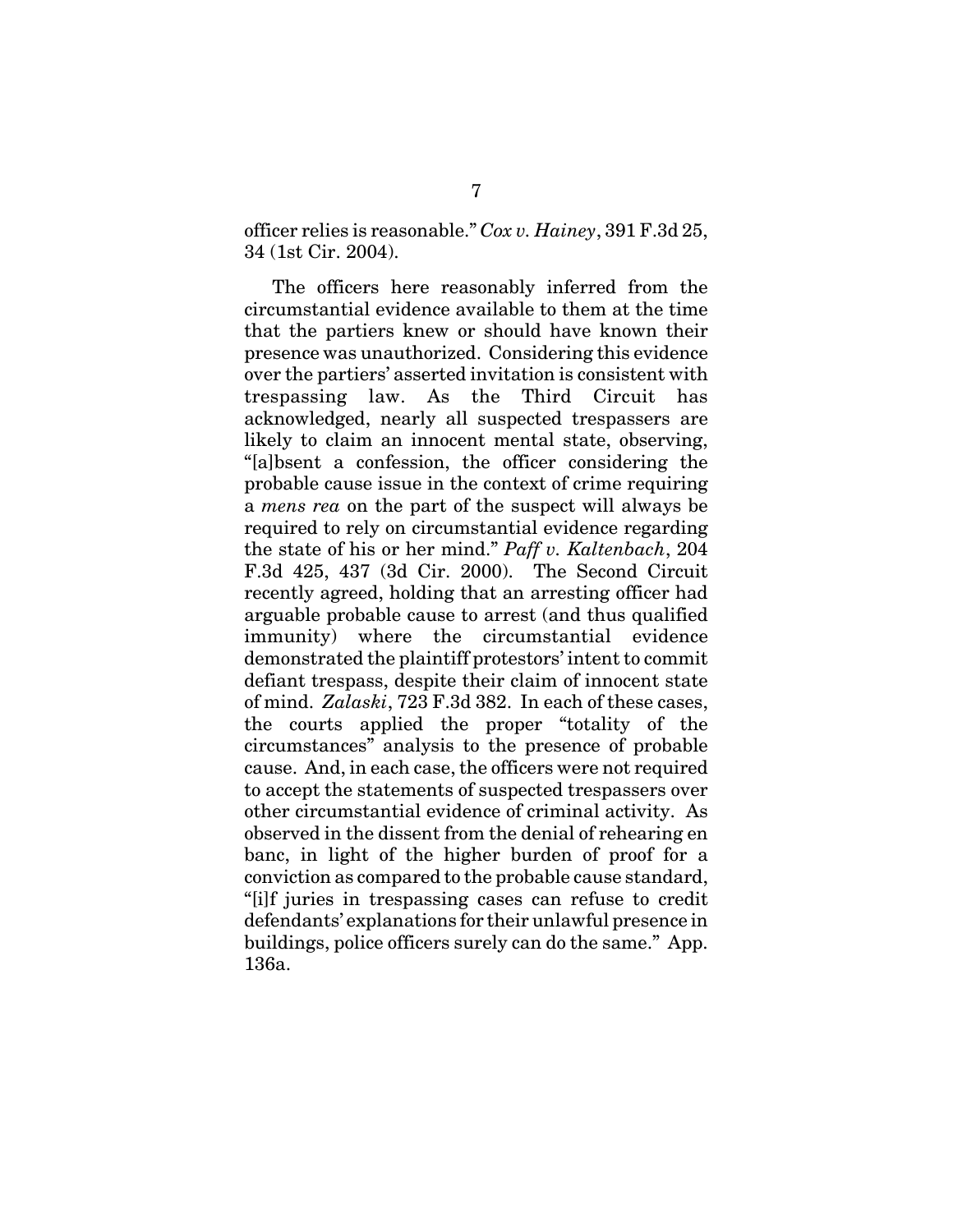Despite this authority, the *Wesby* court concluded that the officers' observations of apparent criminal activity did not amount to the type of information sufficient to overcome the partiers' assertion of an invitation. The opinion is thus out of step with the bulk of authority that recognizes that police must make "judgment calls" in determining a suspect's state of mind for purposes of probable cause and that those calls necessarily involve a practical assessment of the totality of the circumstances. *See Paff*, 204 F.3d at 437.

# **B. Arresting Officers Should Be Afforded Latitude to Consider All the Evidence of Mens Rea Crimes.**

The ramifications of the *Wesby* opinion are brought into sharper focus by examining its potential impact on municipal law enforcement in areas other than trespassing offenses. Specifically, viewing the *Wesby* standard in the context of other offenses illustrates the importance of an officer's ability to assess all the facts and circumstances at the time of arrest and highlights the potential chilling effect of requiring officers to discount such evidence or face personal liability. As the First Circuit observed in *Cox v. Hainey*, 391 F.3d at 34, the "practical restraints on police in the field are greater with respect to ascertaining intent and, therefore, the latitude accorded to officers considering the probable cause issue in the context of mens rea crimes must be correspondingly great."

 For example, circumstantial evidence of culpability is frequently considered in property crimes like theft and possession of stolen goods. In *Conner v. Heiman*, 672 F.3d 1126 (9th Cir. 2012), the Ninth Circuit reversed the district court's finding of a lack of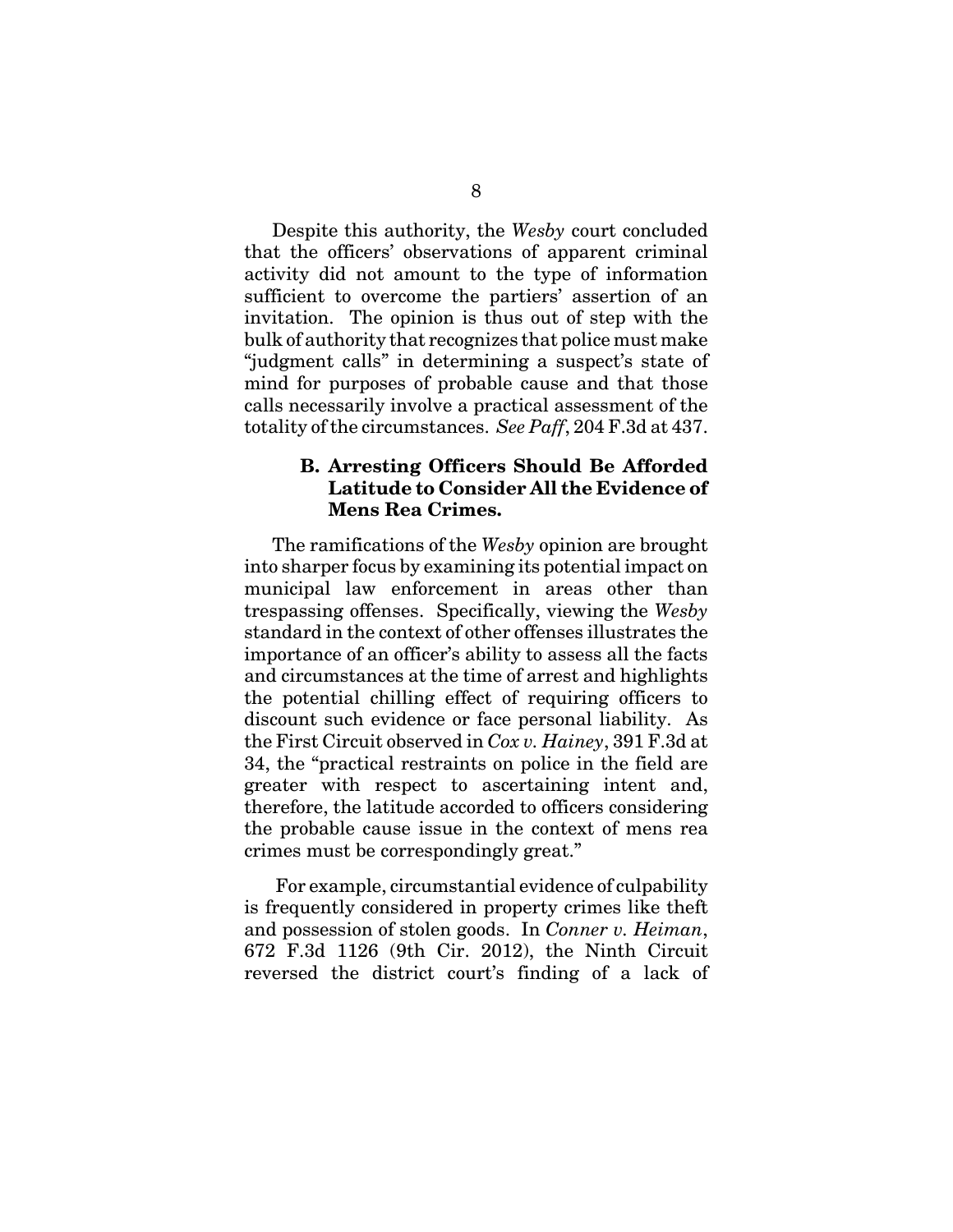probable cause on an arrest for theft, where the circumstances suggested that a casino patron who refused to return an overpayment "knowingly controlled the [casino's] property and intended to deprive [the casino] of that property." *Id.* at 1133. Though as in *Wesby*, the actus reus of the crime was complete (the defendant had refused to return the money), the district court nonetheless refused to apply qualified immunity because "a reasonable jury could find that there was no probable cause to believe that plaintiff had the requisite mens rea for theft." *Id.* at 1130. The district court posited that the suspect behaved in a manner "consistent with" an innocent person and reserved the qualified immunity question for the jury. Reversing, the court of appeals held that the district court should have decided the qualified immunity question, and held that the officers "could have reasonably concluded that they had probable cause" of a culpable mental state based on circumstantial evidence. The court considered that the nature of the overpayment "would have been obvious to most players" and that the suspect was rude and defensive when confronted by employees about the overpayment. *Id.* at 1133. In light of this evidence of the suspect's mental state, the officers had probable cause for the arrest.<sup>3</sup>

<sup>3</sup> *See also State in Interest of D.M.*, 91 So. 3d 296, 299-300 (La. 2012) (circumstantial evidence demonstrated that the defendant "knew or reasonably should have known" the vehicle in which he was riding was stolen and considering defendant's "flight, concealment, and initial resistance to arrest" and that he had observed damage to the steering column and the ignition of the stolen van); *Moore v. United States*, 757 A.2d 78, 83 (D.C. 2000) (a jury may infer the requisite state of mind for the offense of receiving stolen property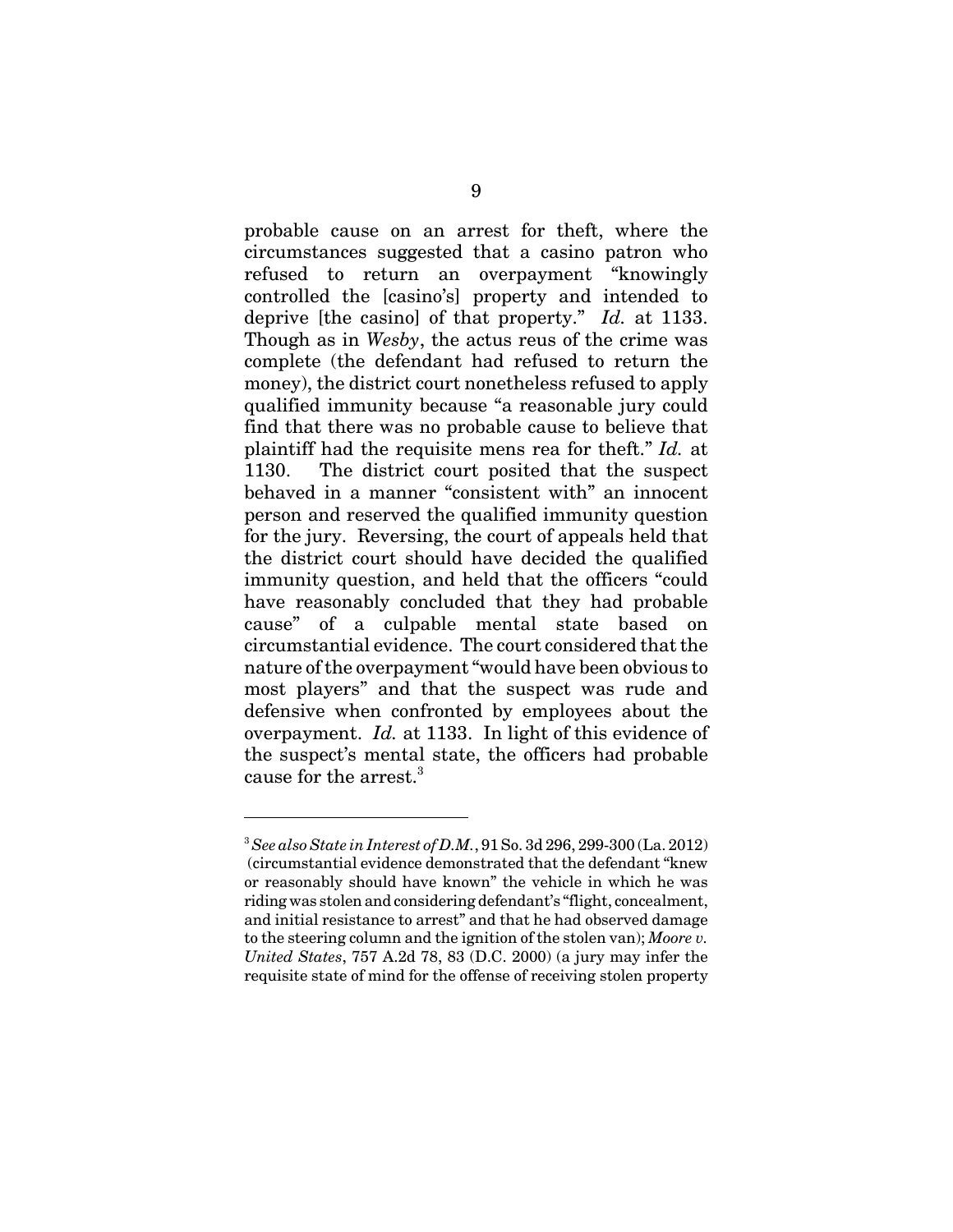Drug crimes also often require evaluating circumstantial evidence of mens rea at the time of arrest. In *State v. McKnight*, 737 So.2d 218 (1999), the trial court found no probable cause to hold a suspect for "knowing" possession of cocaine. The Court of Appeal of Louisiana reversed, holding that the suspect's possession of a crack pipe with cocaine residue was sufficient to support the probable cause determination that "it was more probable than not that the defendant [knowingly] possessed cocaine." *Id.* at 220 n.2. Quoting *State v. Maxwell*, 699 So.2d 512, 514 (1997), the court stated "the issue is **not** a finding beyond a reasonable doubt that the defendant was aware of the residue in the pipe. That issue must be decided at trial." *McKnight*, 699 So.2d at 219 (emphasis in original). Likewise, in *Cox v. Hainey*, the First Circuit determined that, based on the circumstantial evidence, the arresting officer reasonably inferred that the suspect had intentionally furnished prescription drugs to his minor son. 391 F.3d at 33-34. Thus, despite the suspect's assertions that he scrupulously guarded his pills, the officer appropriately considered the son's statement about his ability to procure marijuana from his father, "tending to suggest that the appellant was consciously abetting his son's drug-trafficking activities." *Id*. Though acknowledging the inference between the son's offer of marijuana and the prescription drug charge was "somewhat attenuated", the court concluded that the difficulty of ascertaining intent in the field warranted greater latitude for

where evidence reveals defendant's unexplained (or unsatisfactorily explained) possession of recently stolen property) (collecting cases).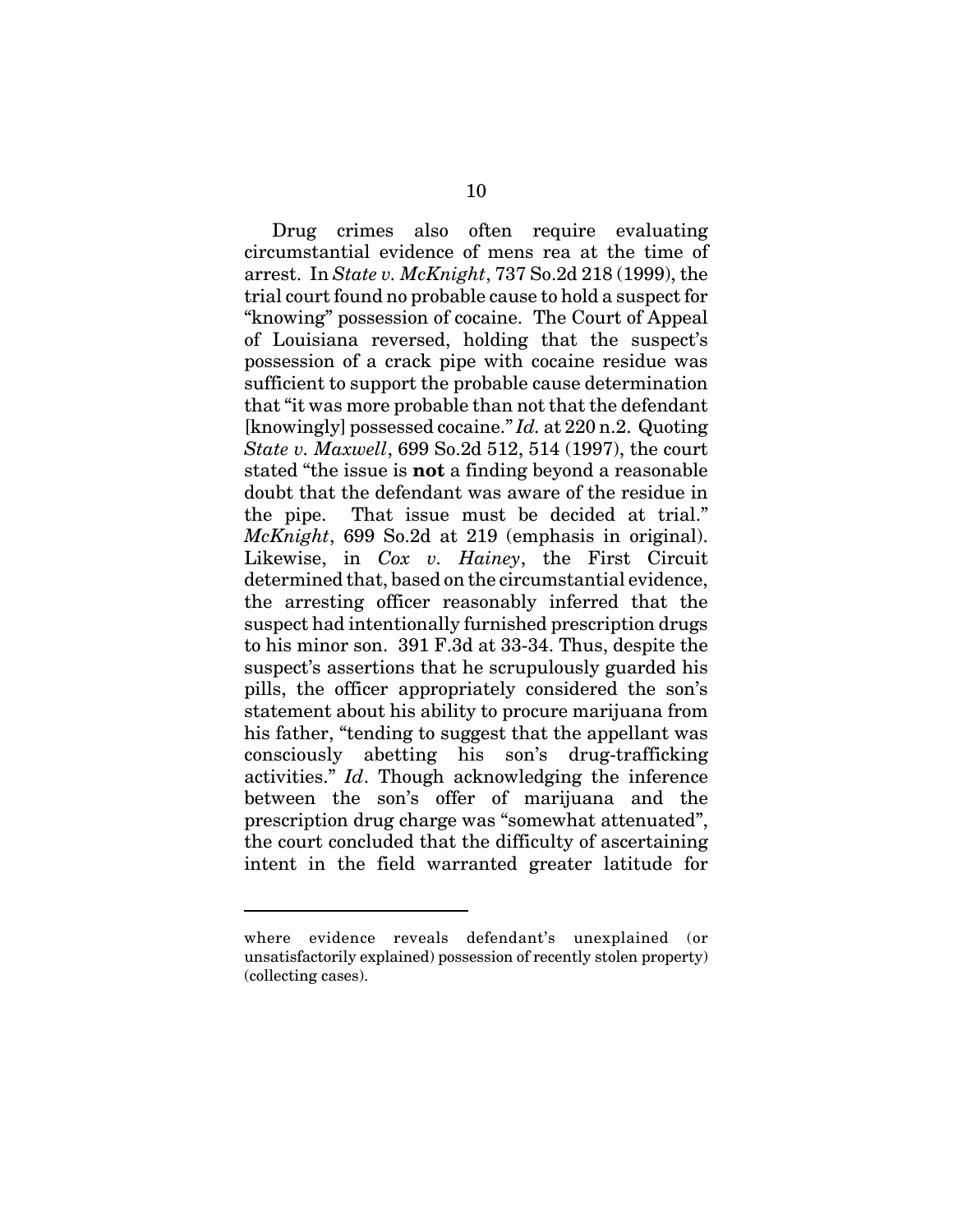arresting officers engaged in making mens rea "judgment calls." As noted in the dissent from denial of rehearing en banc, "the drugs aren't mine" is undoubtedly a common assertion in drug arrests. App. 126a. While this may in fact be true, an officer must at least be permitted to evaluate and consider circumstances suggesting otherwise to determine whether probable cause exists to support an arrest.

Finally, consider a scenario where the police respond to a call and a man asserts that an unconscious woman was raped by another man still at the scene. The accused claims consent, but the officer perceives some evidence of rape present; is that enough to support an arrest? Sexual assault and other sex crimes often require officers to make probable cause determinations on the basis of circumstantial and conflicting evidence of mens rea. For example, in *State v. Midell*, 798 N.W.2d 645 (N.D. 2011), the defendant was charged with engaging in sexual activity with a victim who the person "knows or has reasonable cause to believe" is unaware that a sexual act is being committed upon her. *Id.* at 648 (citing N.D.C.C. § 12.1-  $20-03(1)(c)$ . The victim claimed she awoke to find the suspect having sex with her, while the suspect claimed the sex was consensual. In reversing the lower court's failure to find probable cause for arrest, the Supreme Court of North Dakota held that the suspect's knowledge "is a classic question of fact for the jury that rests almost completely on the credibility of witnesses." *Id.* at 649. Thus, the statement of the victim and other circumstances were sufficient to establish probable cause, notwithstanding the suspect's claim to the contrary.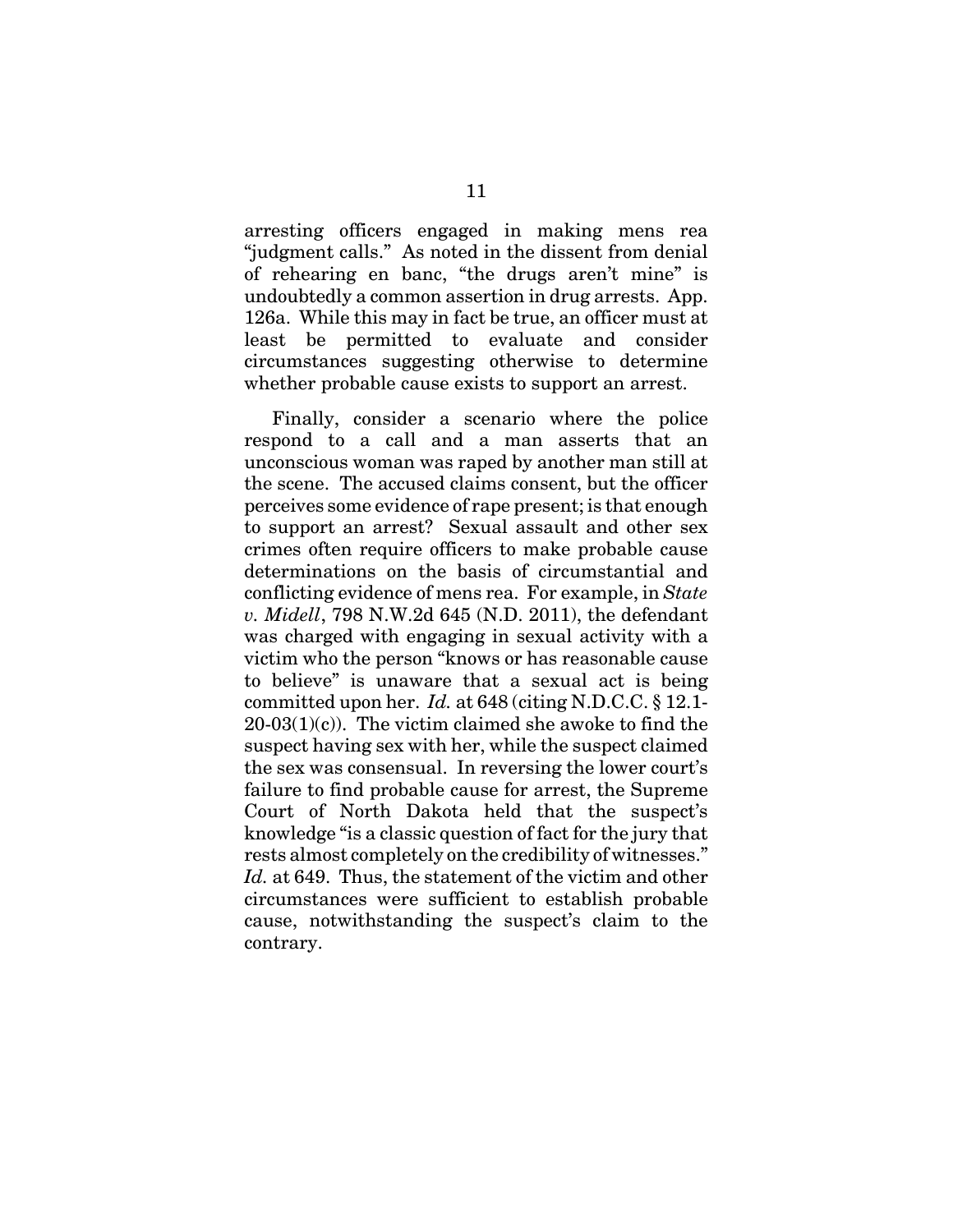The *Wesby* majority opinion discounted circumstantial evidence of culpability at the time of arrest that is at least as probative—if not more so—than the mens rea evidence relied upon in the above authorities. For example, the obviously vacant condition of the house, (further corroborated by the neighbor's statement that the house was known to be vacant), is at least as probative as the "obvious" nature of the overpayment considered knowledge of theft by the Ninth Circuit in *Connor v. Heiman.* Similarly, the conflicting stories offered by the partiers, along with hiding from the officers, should have been given consideration here just as the *Connor* court considered the suspect's rude and defensive response to the casino employee's inquiries. 672 F.3d at 1133.

In sum, the officers here rightly considered the totality of the circumstances in evaluating probable cause, including the requisite mens rea of the partiers. In so far as the *Wesby* opinion requires officers to credit conflicting statements over other evidence of criminal activity, this Court should reverse.

# **II. Qualified Immunity Should Protect Officers Who Reasonably Discount a Suspect's Non-Credible Explanation for Apparent Criminal Activity.**

As discussed above, the probable cause standard is less than that imposed at trial, but the qualified immunity standard is lesser still. As the First Circuit observed in *Cox*, the "reasonableness standards underlying the probable cause and qualified immunity standards are not coterminous." *Cox*, 391 F.3d at 31. This is because the qualified immunity doctrine is "designed to afford officials an added measure of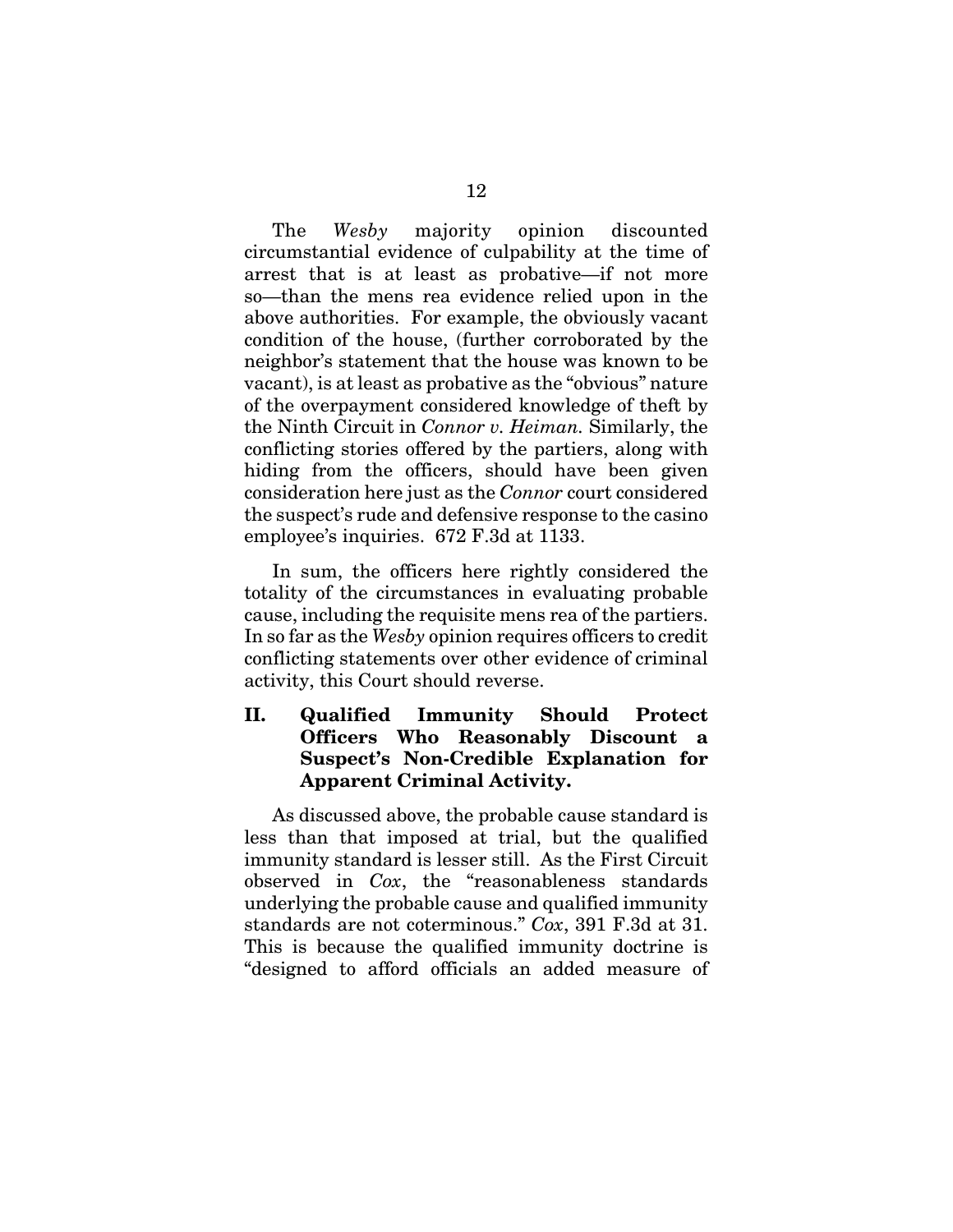protection against civil liability." *Id.*; *see also Figueroa v. Mazza*, No. 14-4116-CV, -- F.3d -- , 2016 WL 3126772, at \*6 (2d Cir. June 3, 2016) (qualified immunity inquiry is not whether the officer *should have* acted as he did, but whether *any* reasonable officer *could have* determined that the challenged action was lawful) (emphasis in original) (citing *Malley v. Briggs*, 475 U.S. 335, 341, 106 S. Ct. 1092, 89 L. Ed. 2d 271 (1986)). As such, even if this Court determines that the officers here were required to accept the partiers' claim of an invitation to the exclusion of all other evidence of unlawful entry, qualified immunity would still attach because this standard was not "clearly established" at the time of the arrests. *See Mullenix v. Luna*, 136 S. Ct. 305, 308, 193 L. Ed. 2d 255 (2015).

To the contrary, numerous cases hold that an officer may discount a suspect's version of events, unless a suspect's claim of innocence is such that "any reasonable officer would understand that an arrest under the circumstances would be unlawful." *Garcia* v. Does, 779 F.3d 84, 96 (2d Cir. 2015)<sup>4</sup>. This standard

<sup>4</sup> As the *Garcia* court explained:

We are not concerned with whether plaintiffs' asserted belief that the officers' behavior had given them implied permission to violate traffic laws otherwise banning pedestrians from the roadway would constitute a defense to the charge of disorderly conduct; that issue would be presented to a court adjudicating the criminal charges against plaintiffs. Instead, we are faced with the quite separate question of whether any such defense was so clearly established as a matter of law, and whether the facts establishing that defense were so clearly apparent to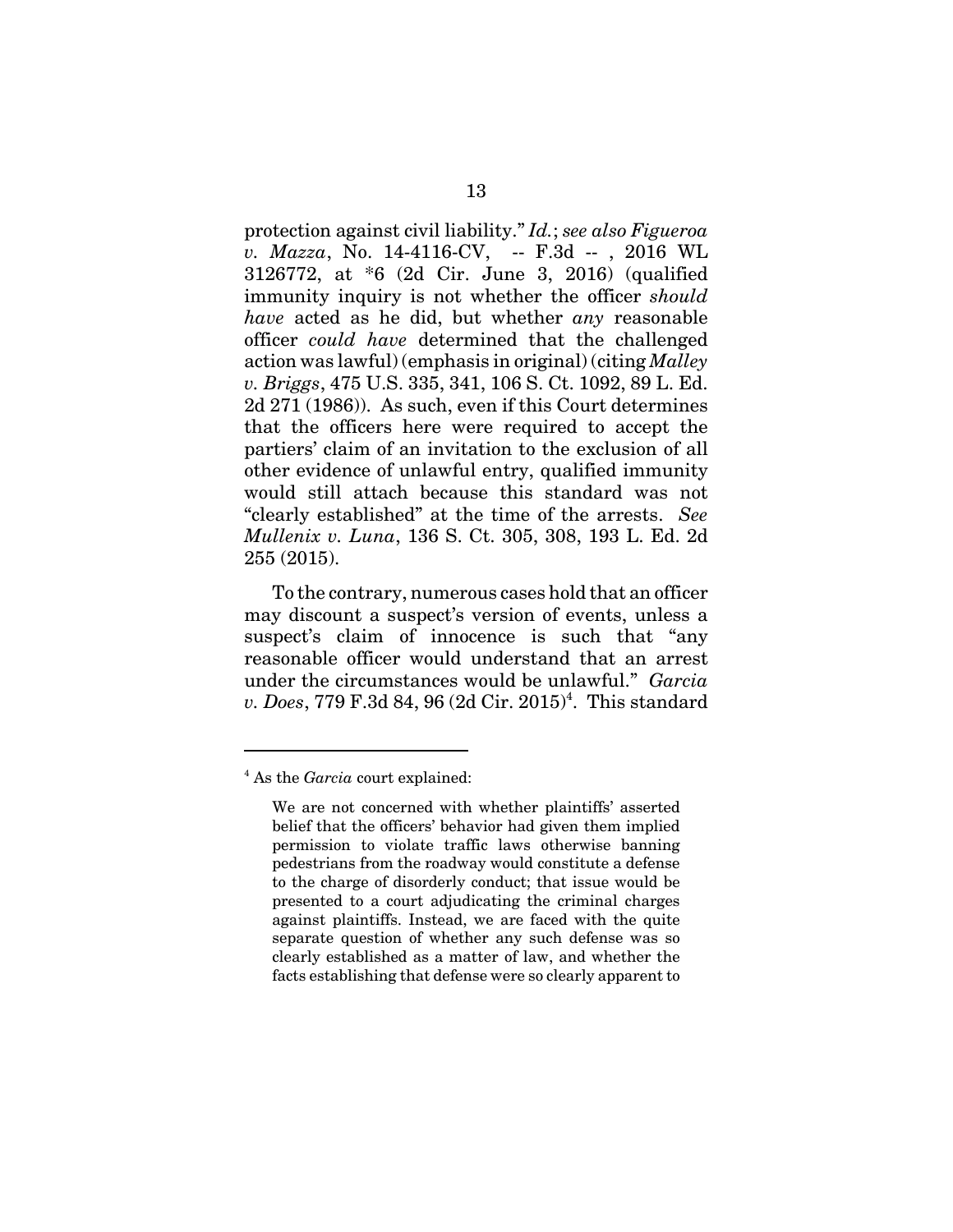gives adequate leeway for officers to discredit noncredible assertions at the time of arrest. Moreover, it is well-established that "[o]nce an officer has a reasonable basis for believing there is probable cause, he is not required to explore and eliminate every theoretically plausible claim of innocence before making an arrest." *Curley v. Village of Suffern,* 268 F.3d 65, 70 (2d Cir. 2001); *see also Panetta v. Crowley*, 460 F.3d 388, 395 (2d Cir. 2006) ("The fact that an innocent explanation may be consistent with the facts alleged ... does not negate probable cause.") (citation omitted). The *Wesby* opinion is contrary to this and other authority applying qualified immunity where an officer reasonably rejects a suspect's claim of an innocent state of mind.

For example, in *Romero v. Fay*, 45 F.3d 1472, 1477- 78 (10th Cir. 1995), the Tenth Circuit reversed a district court's refusal to apply qualified immunity for a false arrest claim that arose out of a murder investigation. The plaintiff murder suspect alleged that the officer had failed to investigate his alibis and thus the suspect's arrest was unlawful for lack of probable cause. Applying qualified immunity, the court of appeals held that police officers are not required to forego making an arrest based on facts supporting probable cause simply because the arrestee offers a different explanation. 45 F.3d at 1478 n.3. Likewise, in *Curley v. Village of Suffern*, the Second Circuit found

*Garcia*, 779 F.3d at 93.

the officers on the scene as a matter of fact, that any reasonable officer would have appreciated that there was no legal basis for arresting plaintiffs.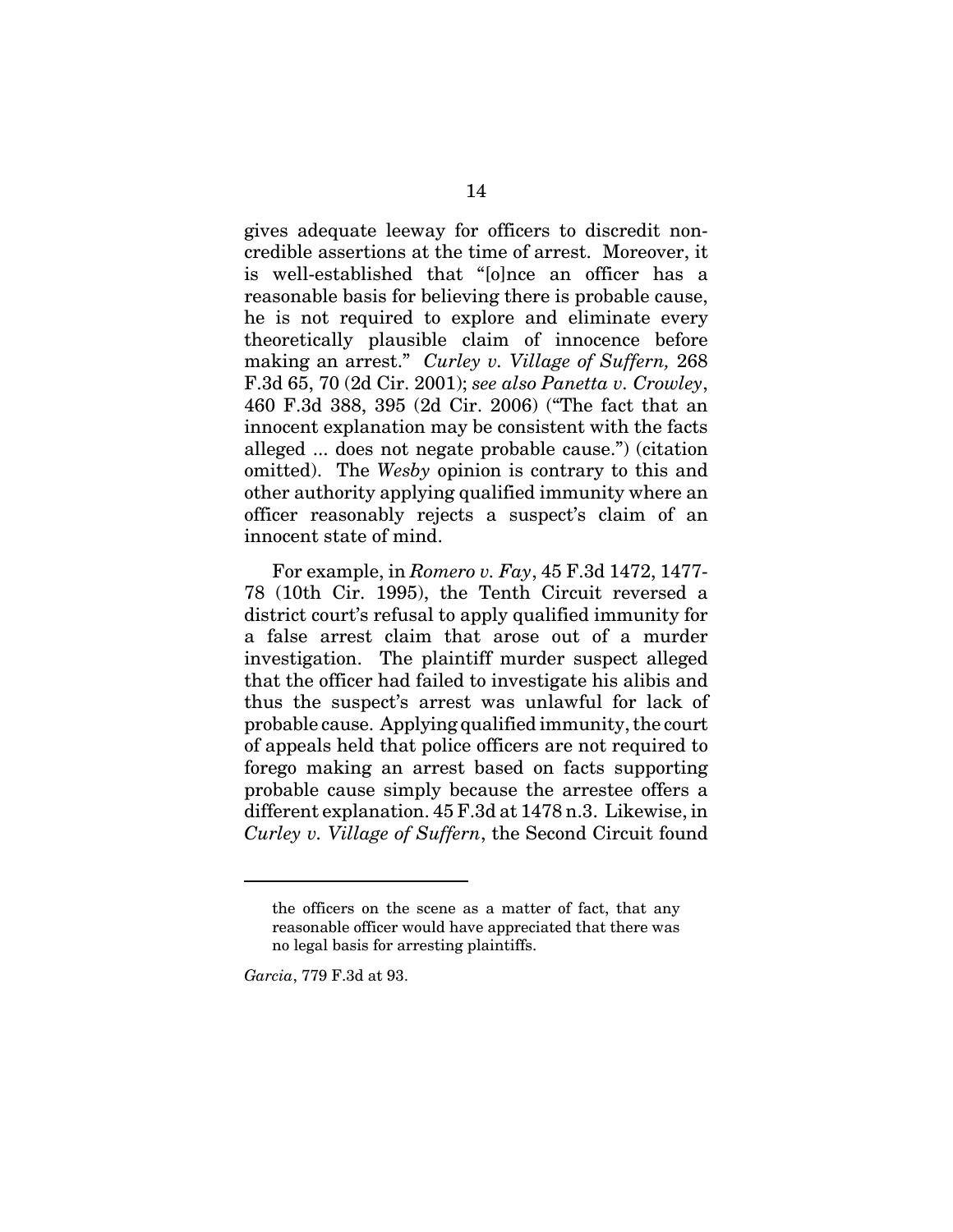probable cause to uphold the arrest of a bar owner, and thus hold the officers immune from suit, even in the face of conflicting stories about the origins of the subject bar fight, and over the owner's protestations of innocence. 268 F.3d at 70. Finally, in *Reynolds v. Jamison*, 488 F.3d 756, 768 (7th Cir. 2007), the plaintiff sued for wrongful arrest over violation of a protective order. The plaintiff alleged that the protective order provided an exception for the location where the plaintiff was arrested and the arresting officer "should have either believed him or allowed him to retrieve a copy of the order from his home." *Id.* at 768. The Seventh Circuit rejected this claim, reiterating that once the officer "had probable cause, he was under no constitutional obligation to further investigate Reynolds' possible innocence." *Id.* at 768; *see also Panetta*, 460 F.3d 388 (applying qualified immunity to officer who arrested horse owner for animal neglect, despite owner's innocent explanation of horse's condition and offer to call veterinarian to corroborate).

All told, a suspect's version of events is only one piece of the puzzle. Where conflicting other evidence makes it reasonable to do so, courts have held that officers can discount a suspect's explanation for apparent criminal activity. As such, the *Wesby* court's conclusion to the contrary does not represent "clearly established law" sufficient to impose personal liability on officers. The court of appeals should be reversed.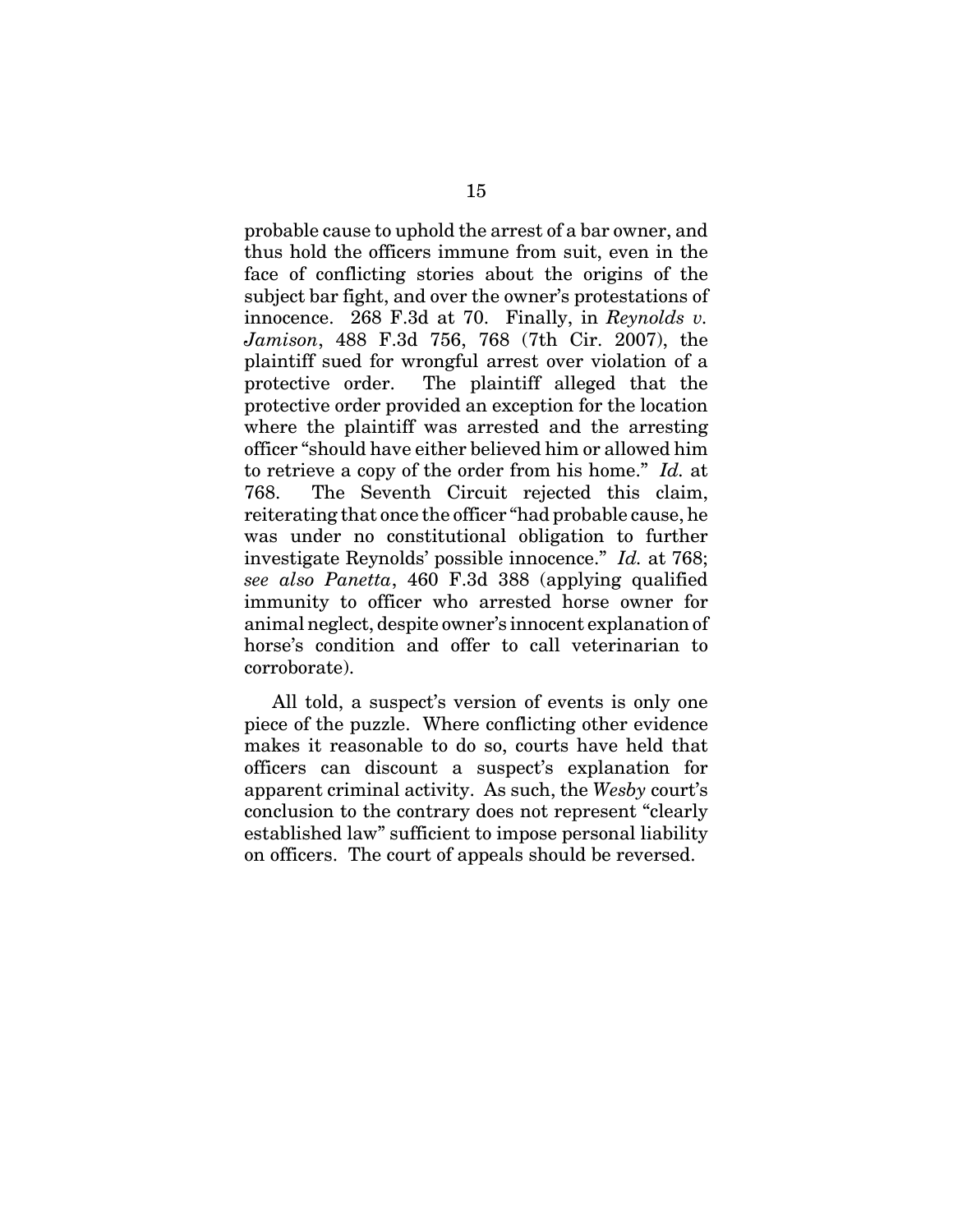### **III. The Standard Created By the Court of Appeals Will Chill Law Enforcement.**

Law enforcement officers are tasked with making "in the moment" assessments of criminal activity, often in dangerous situations where facts are unclear and emotions are high. Victims, witnesses and the general public depend on officers to use good and reasonable judgment, calling on their expertise and experience to evaluate the situation on the ground, without constant fear of personal liability. The law recognizes that an officer's determination of probable cause is not the same calculus conducted by courts and lawyers from the comfort of their desks. Rather, as this Court has held:

As early as *Locke v. United States*, 7 Cranch 339, 348 (1813), Chief Justice Marshall observed, "[T]he term 'probable cause,' according to its usual acceptation, means less than evidence which would justify condemnation . . . . It imports a seizure made under circumstances which warrant suspicion." . . . . While an effort to fix some general, numerically precise degree of certainty corresponding to "probable cause" may not be helpful, it is clear that only the probability, and not a prima facie showing, of criminal activity is the standard of probable cause.

*Illinois v. Gates*, 462 U.S. 213, 235, 103 S. Ct. 2317, 76 L. Ed. 2d 527 (1983) (internal citations and quotations omitted).

Following this Court's directive, the circuit courts have likewise explained that probable cause is a "fluid"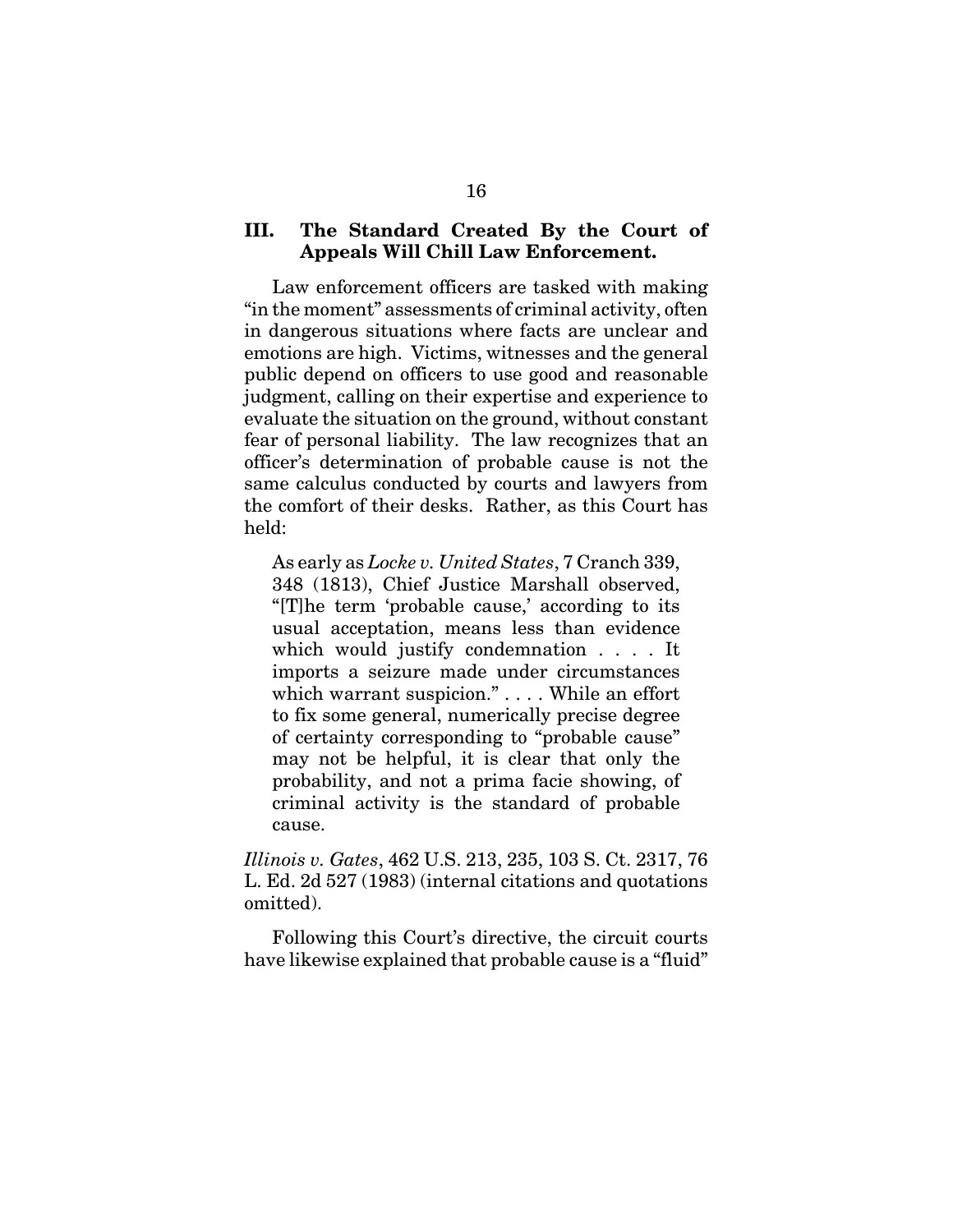standard that "does not demand hard certainties or mechanistic inquiries"; nor does it "demand that an officer's good-faith belief that a suspect has committed or is committing a crime be correct or more likely true than false." *Zalaski*, 723 F.3d at 389-90 (citations and internal quotation marks omitted). As such, probable cause for arrest requires only facts establishing "the kind of fair probability" on which a "reasonable and prudent" person, as opposed to a "legal technician[ ]," would rely. *Florida v. Harris*, 133 S. Ct. 1050, 1055, 185 L. Ed. 2d 61 (2013) (internal quotation marks omitted). This level of flexibility applies equally to the determination of probable cause for the necessary mental element of a crime, and permits an officer in the field to evaluate the "totality of the circumstances" in assessing probable cause with respect to culpability. In making this evaluation, officers who reasonably discount non-credible explanations of otherwise apparent criminal activity should be granted qualified immunity.

By denying qualified immunity here, the court of appeals' decision suggests that officers must reject circumstantial evidence of a culpable mental state if the suspect offers a contrary explanation or face personal liability. The majority opinion conflicts with numerous state and federal court decisions holding that circumstantial evidence may be properly considered in determining mens rea, both at the arrest stage and under the significantly higher burden applied at trial. As exemplified by the decisions discussed above, this means that officers should be able to consider circumstantial evidence that tends to support a suspect's mental state, but also disregard conflicting evidence when reasonable to do so. For the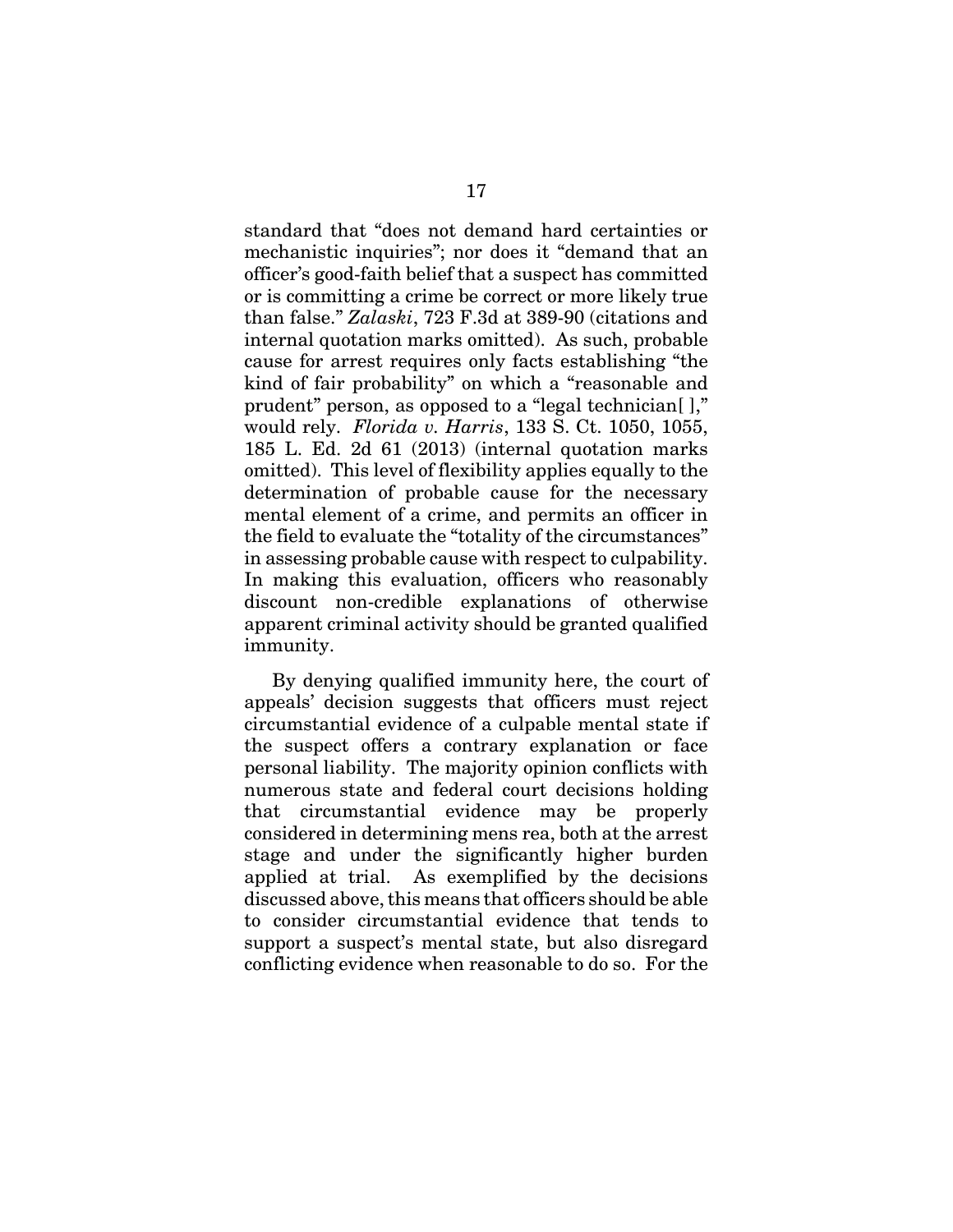purposes of qualified immunity, the touchstone for determining probable cause lies, not in the mental state of the accused, but in the totality of the circumstances available to and considered by the arresting officer. As the Seventh Circuit explained in *Reynolds*, "[l]aw enforcement officers often encounter competing and inconsistent stories. If officers were required to determine exactly where the truth lies before acting, the job of policing would be very risky financially as well as physically." *Id.* at 768-69 (citing *Askew v. City of Chicago,* 440 F.3d 894, 896 (7th Cir. 2006)). "Police would respond by disbelieving witnesses (or not acting on allegations) lest they end up paying damages, and the public would suffer as law enforcement declined." *Id.* Imposing monetary damages on public servants should be reserved for those instances of "plain incompetence" or "knowing violation of the law." *Malley*, 475 U.S. at 341. Here, the officers demonstrated neither. The court of appeals should be reversed.

#### **CONCLUSION**

It is well-established that officers can (and should) consider circumstantial evidence of mens rea at the probable cause stage and be given the latitude to discount a suspect's conflicting explanations when objectively reasonable to do so. There is no "clearly established" law to the contrary. The *Wesby* opinion contradicts this authority in so far as it directs officers to ignore circumstantial evidence of culpability or face personal liability in damages. To be clear, Amicus does not promote an "arrest first, ask questions later" approach. To the contrary, officers should be free to thoughtfully consider all of the evidence before them in